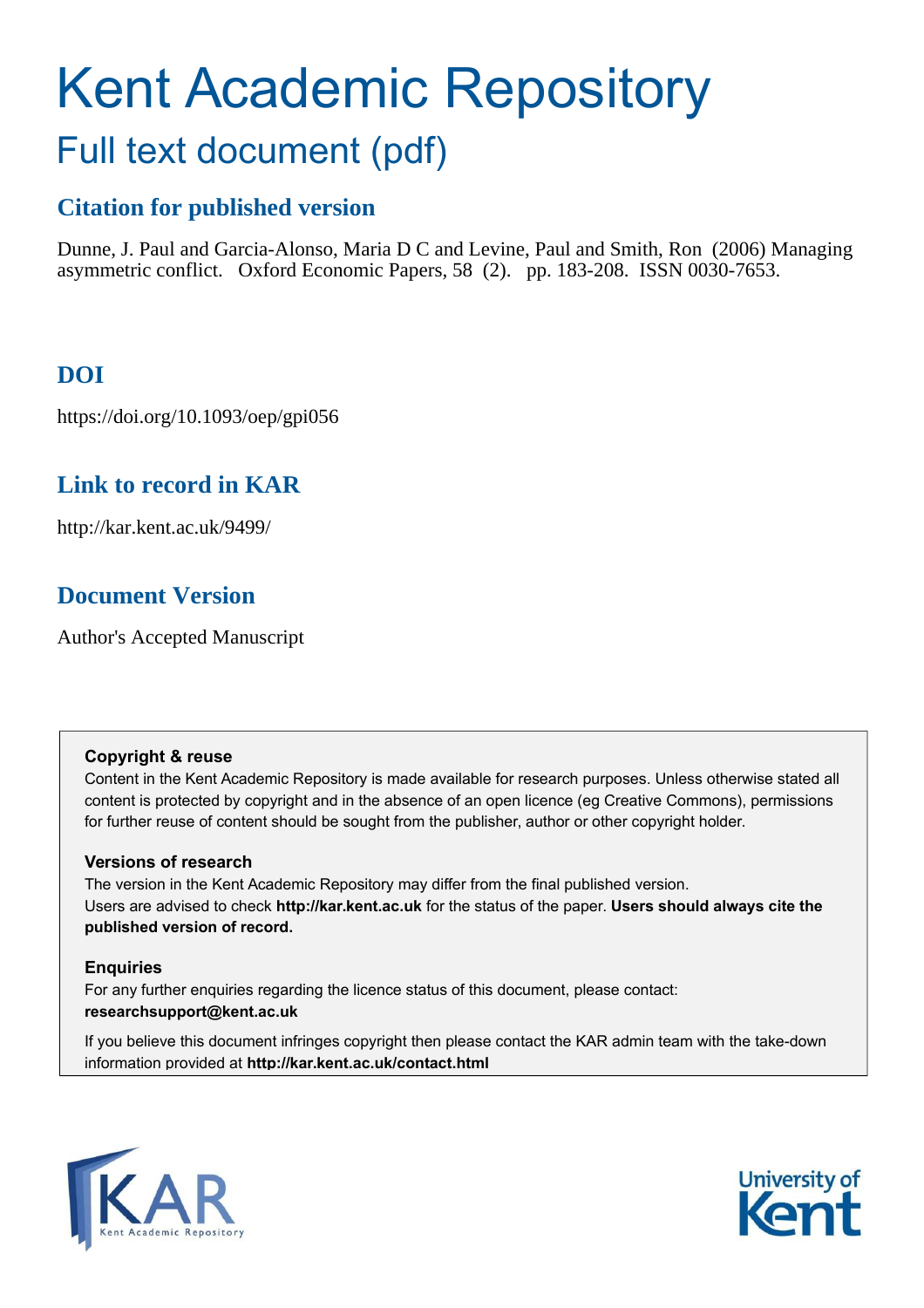## Managing asymmetric conflict

J Paul Dunne,

University of the West of England

María D. C. García-Alonso, University of Kent

Paul Levine,

University of Surrey

Ron P Smith, Birkbeck College

September 26, 2005

#### Abstract

This paper considers a simple model of asymmetric conflict, between an incumbent, e.g. government or dominant firm, and potential challengers, e.g. guerrillas or entrants. It is not uncommon for challengers to win such conflicts despite their lack of resources. One way they can do this by exploiting a second mover advantage: choosing to attack the incumbent in ways that it had not prepared for, because it was locked in by past investments. To model such asymmetric conflict we use a three stage game. In the first stage the incumbent chooses effort; in the second stage the challengers choose the degree of differentiation from the incumbent and in the third stage each decide whether to attack or defend and collect their payoffs. Although the game is simple, the calculations required from the players are difficult and shed light on the complexities of many conflicts.

JEL codes: L10, D74.

Corresponding author: María García-Alonso, Department of Economics, University of Kent at Canterbury, Canterbury, Kent, CT2 7NZ.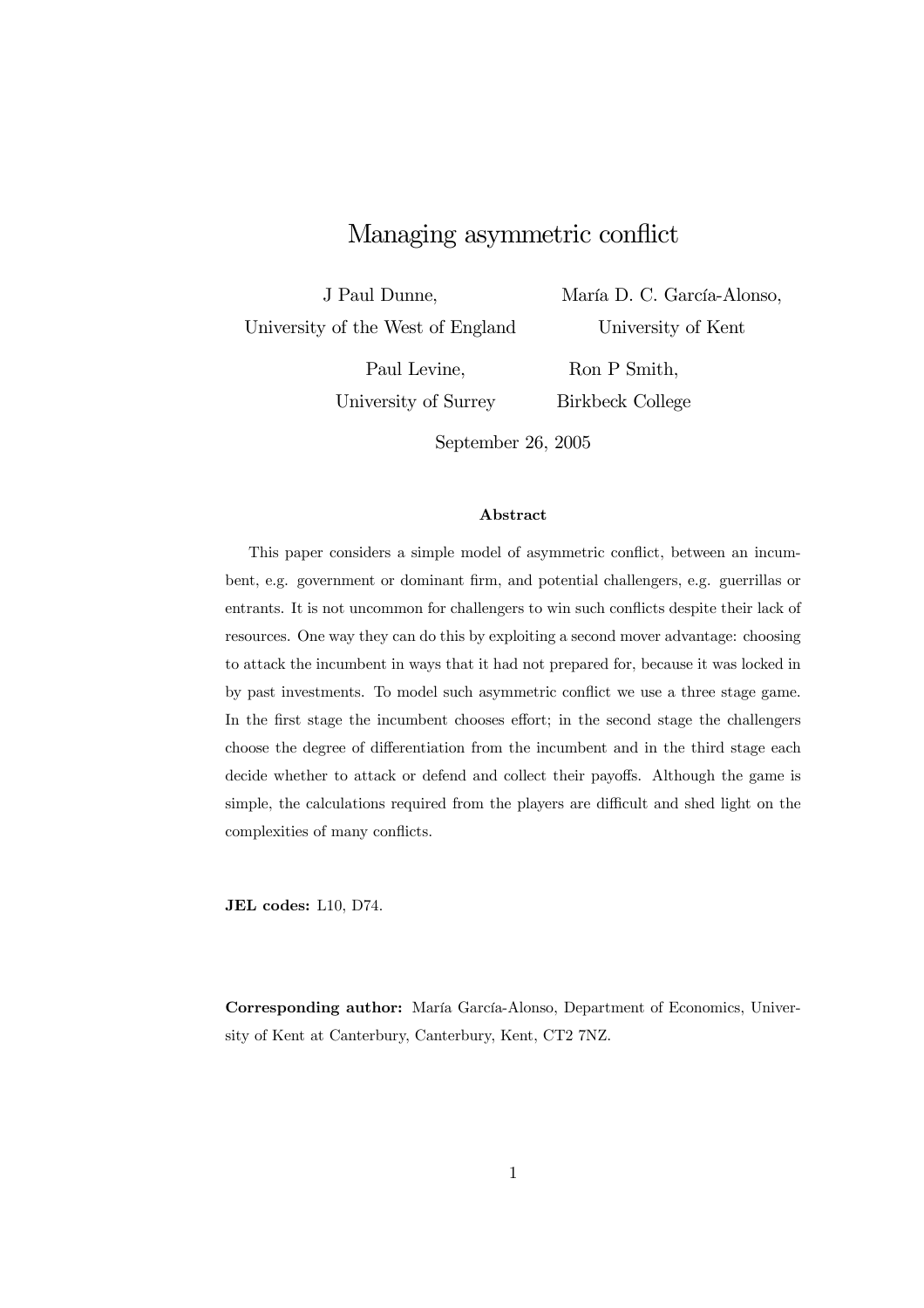## 1 Introduction

Conflict is endemic in social and economic interaction. In addition to the obvious case of military combat, legal disputes, and commercial battles to establish market share or standards all involve conflicts between agents and all have been the focus of economic analysis. Economic models of conflict, generally treat agents as allocating resources (e.g. military expenditures, legal fees, advertising or R&D budgets) to conflict as well as to productive activities, e.g. Hirschleifer (2001), Grossman (1991), and Grossman and Kim (1995). The relative investments of the antagonists then determines their probability of winning through a 'conflict success function', CSF. Like Voltaire, most CSFs assume that God is on the side of the big battalions, in the sense that those who invest most are likely to win. However, in real life, like Hollywood movies, the little guys win more often than one might expect, for example Japan beating Russia in 1905-6, Germany beating larger French and British forces in 1940 and Vietnam beating the US in the 1970s. Indeed, using a large sample of battles, Rotte and Schmidt (2003) show that relative force size is a poor predictor of victory. Instead, much quantitative analysis suggests that the strategy adopted is the most important determinant of victory in war, Reiter (1999). On the basis of a quantitative analysis Arreguin-Toft (2001) concludes that ístrong actors lose asymmetric conflicts when they adopt the wrong strategy vis-a-vis their weaker adversaries.

It is often the case that a dominant incumbent is beaten by smaller challengers, because the challengers fight in ways the incumbent was unprepared for, being locked in to a particular way of fighting. Currently, the military call this asymmetric warfare, though attacking in ways that your opponent was unprepared for has in fact been standard in military thought since at least Sun Tzu in the fourth century BC (Newman, 2000). The current US concern arises because its focus on standard warfare, in which it is dominant, tends to give its adversaries an incentive to differentiate, in the sense of adopting idiosyncratic technologies or tactics. Again there are historical precedents. Clearly, the US were differentiated from their Vietnamese opponents in level of resources available, level of military technology, type of warfare (conventional or guerrilla), and in perceived costs of conflict (the Vietnamese were willing to take much larger casualties than the US). Also, as Enders and Sandler (1993, 2004) and Sandler and Arce (2003) note, when terrorists have a choice of targets (e.g. different countries or different objectives within the same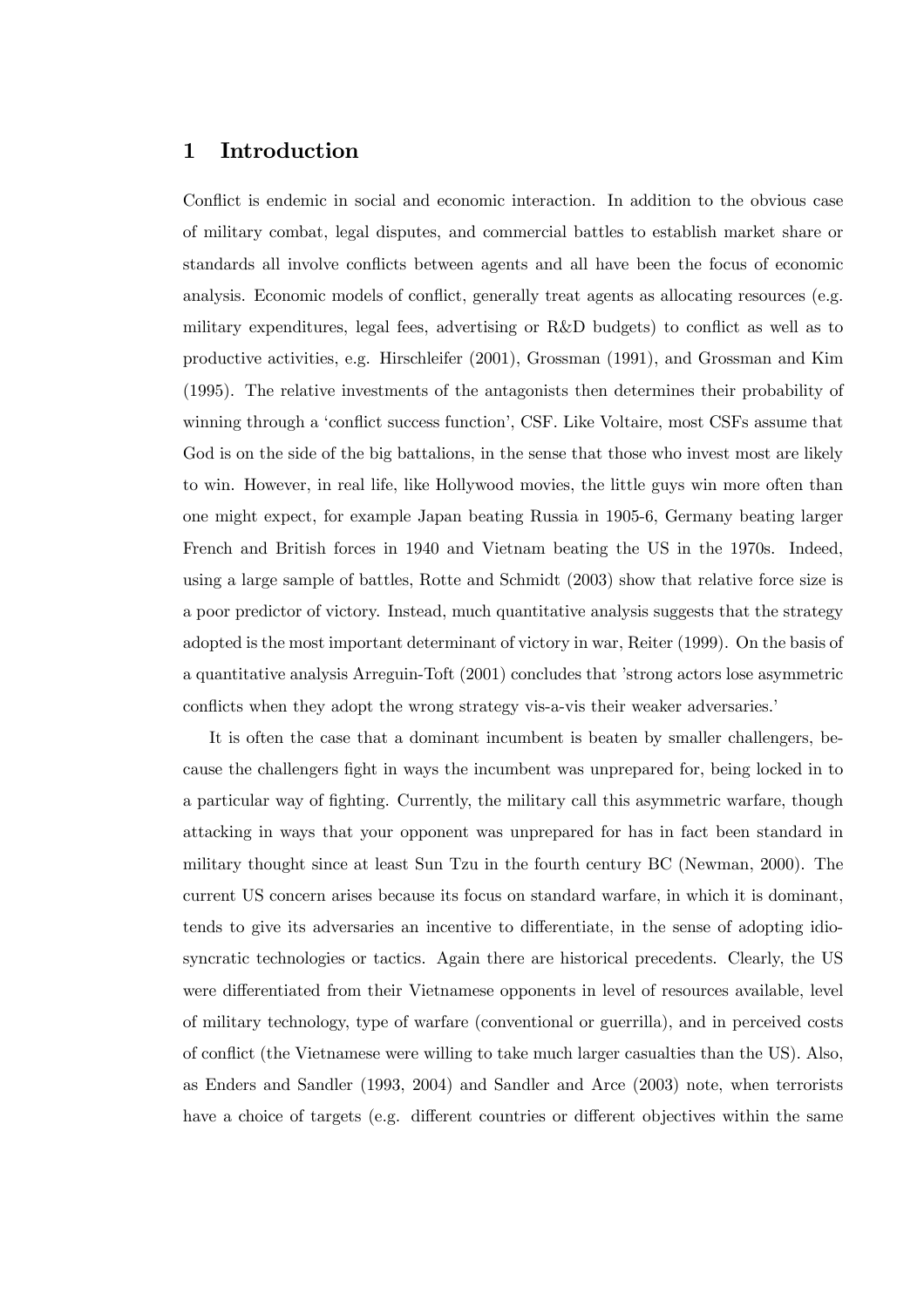country) effort being put into defending one target will provide incentives for the terrorists to differentiate, to substitute alternative targets. For example, in response to British counter-terrorism efforts, the IRA switched from attacking military targets in Northern Ireland, firstly to civilian targets in Britain, and then to high value commercial targets in the City of London.

There are also many commercial examples of powerful incumbents being displaced by small challengers. The large US automobile companies lost their dominant market share to small importers against whom they could not compete, Abernathy (1978) provides a classic analysis of the lock-in dilemma they faced, leaving their challengers a second-mover advantage. IBM was the dominant player in the computing industry, with a particular way of doing business and a well established customer base<sup>1</sup>, but small challengers, Intel and Microsoft, displaced IBM as monopolists (Bresnahan and Greenstein, 1999; Sutton, 2001). Microsoft's tactics for displacing software incumbents are discussed in Liebowitz and Margolis (1999). Now, Microsoft and Intel are the incumbents, currently vulnerable to small challengers, such as Open Source Linux and different types of processors. Non-economists have an obvious explanation of such phenomena: the ignorance and incompetence of the incumbents and there is a large literature on military incompetence and how the ignorance and megalomania of chief executives destroys their firms. Economists, while averse to explanations based on ignorance and incompetence, tend to lack alternatives.

This paper presents a simple model that captures how in response to incumbent investment, challengers differentiate in order to reduce the value of that investment, thus giving the challengers a chance of winning; even when the powerful incumbent is neither ignorant nor incompetent. There is a prize, peace in Iraq or market dominance, which can be achieved by a three stage game. In Stage 1, the incumbent decides how much effort to invest to counter the threat and becomes locked into that investment. In Stage 2, the challengers, who are resource constrained and whose effort is given, decide how much to differentiate from the incumbent. Finally, in stage 3, incumbent and challengers simultaneously decide whether to attack or defend. The probabilities of winning depend on the attack/defend decisions of the two parties, their efforts and the degree of differentiation. Differentiation benefits an attacker but disadvantages a defender, thus acts like a commit-

 $1<sup>1</sup>A$  related reason for lock-in, discussed in Chen (2000), is the fear that innovation may cannibalise existing businesses, which was important in the case of IBM.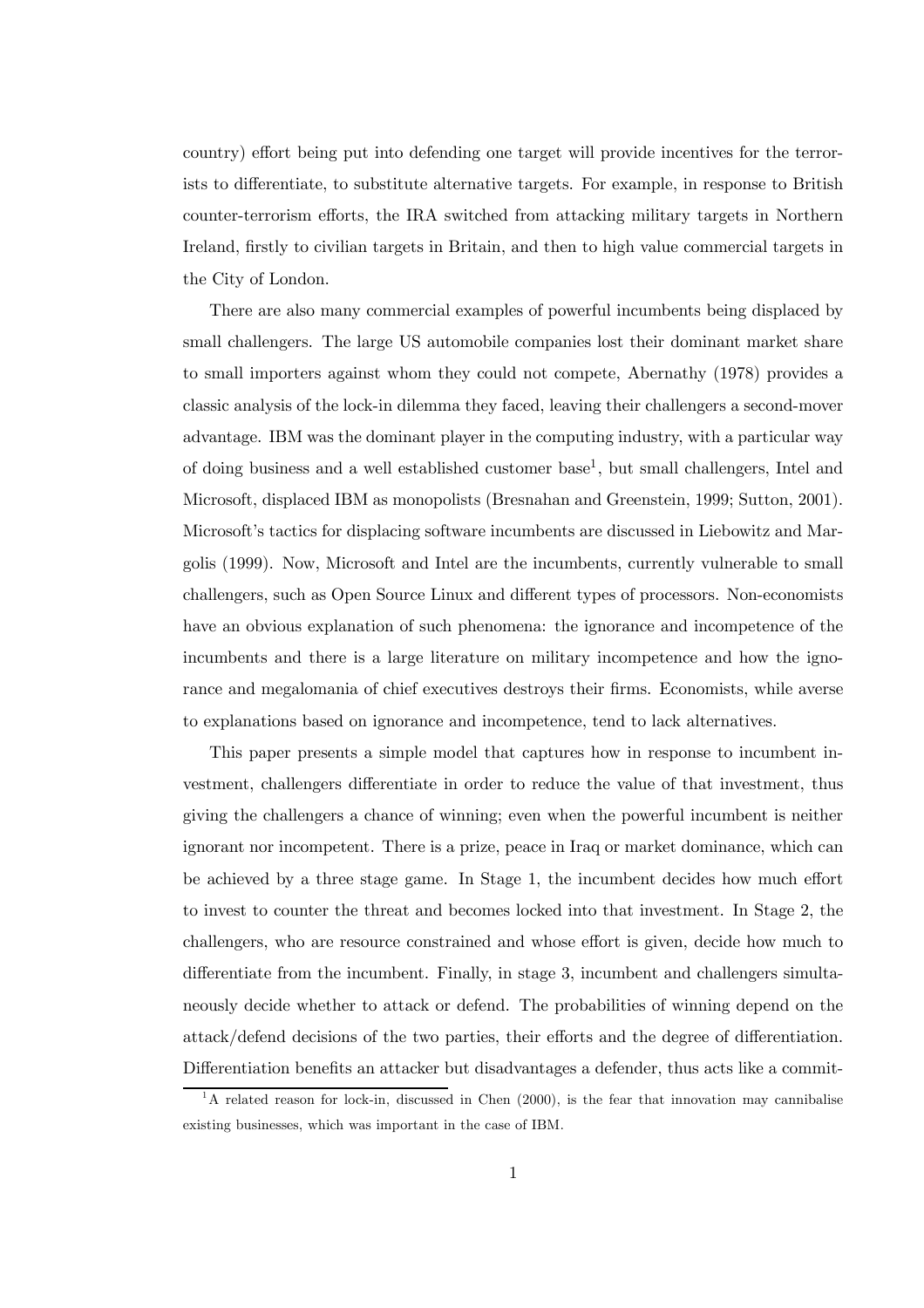ment technology to the challengers. There are costs of conflict, since if either attack some of the contested resources are destroyed in the resulting conflict, and these costs differ by agent and type of conflict; e.g. destruction being higher in a situation of mutual attack.

There are four possible outcomes. First, there is (hostile) peace, if both sides decide to defend. Second, there is unprovoked attack if the incumbent attacks peaceful challengers. We rule out this outcome by assuming that a characteristic of a dominant incumbent is that they are satisfied with the status quo. Third, there is defensive conflict if the incumbent defends against challengers attack. Fourth, there is mutual attack, if both incumbent and challengers attack.

Although the game is simple, the calculations required from the players are difficult and shed some light on the complexities of real conflicts. Being able to differentiate increases the incentive for the challengers to attack, making the world more dangerous for the incumbent and requiring it to expend more effort to deter attack and maintain peace. In fact, there may be no level of incumbent effort which can maintain peace. Even if there is a level of effort that could deter attack, it may be cheaper for the incumbent to defend against an attack than to deter it<sup>2</sup>. In this case, defensive conflict, differentiation reduces the effectiveness and the level of incumbent effort: military expenditure buys less security and so less is purchased.

Section 2 describes the basic model. Section 3 finds the solution to the game. Section 4 introduces a fixed cost of differentiation Section 5 has some concluding comments.

## 2 The model

### 2.1 Structure of the game

Consider two parties, incumbent  $a$ , and challengers  $b$ , who are rational players of a sequential three stage game to gain a prize of value  $V$ . Part of the prize may be simply surviving and the costs of conflict, introduced below, may include lives lost. We assume that both parties are materially rather than ideologically motivated and so they fight be-

 $2F$  For a monopolist the size of the sunk costs necessary to deter entrants may be very large relative to the cost of defending their market against them. In some cases it may be worth incurring vast sunk costs, e.g. the massive Cold War arsenals, because the costs of conflict are larger. Intriligator (1975) provides a model.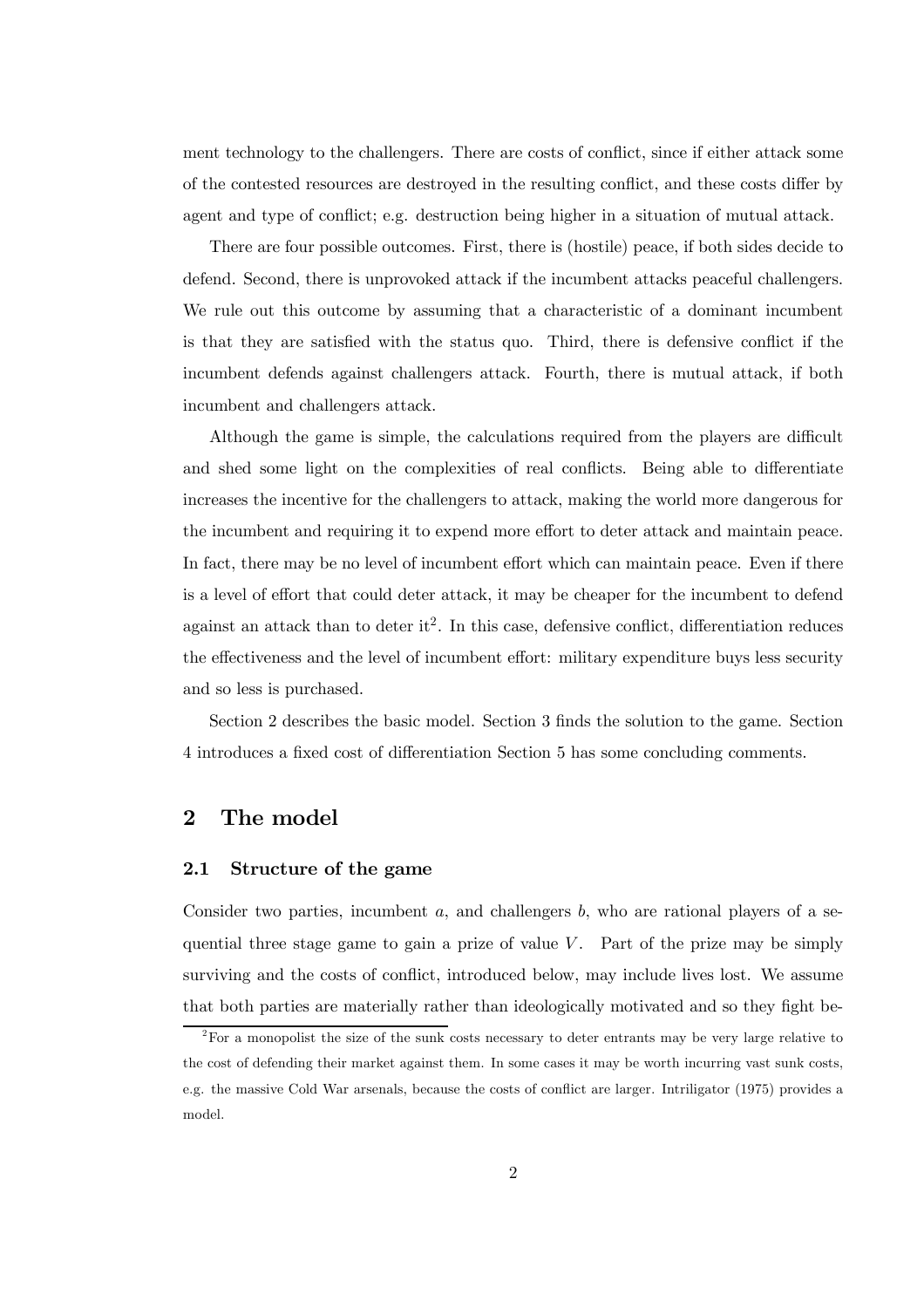cause the expected value of fighting is greater than the expected value of peace. Collier and Hoeffler (1998) provide evidence that this describes most civil wars. The three stage game determines the incumbent's effort, the challengers' differentiation, the nature of the conflict, and the payoffs.

*Stage 1*: Incumbent chooses effort,  $e_a$  with cost  $C_a$  ( $e_a$ ). Cost increases with effort and the second derivative is such that the expected utility function is concave. The challengers effort  $e_b$  is considered fixed.

*Stage 2* : Challengers choose a degree of differentiation from the incumbent, t. The incumbent's choice is determined by prior investments.

*Stage 3* : Incumbent and challengers simultaneously decide whether to attack or defend and get their payoffs. Since there is no way either of the parties can credibly commit to attack or defend before the other, we assume, like much of the industrial organisation literature, that the decision is simultaneous.

The game is solved backwards to find the Subgame Perfect Equilibrium for incumbent effort and challengers differentiation, which will result in a unique pure strategy equilibrium in the third stage of the game.

This structure captures two sources of asymmetry. The first is in resource availability. The incumbent with larger resources can allocate its budget across a range of expenditures and so has more flexibility when it comes to choosing effort, while the challengers are resource constrained and devote all of their limited resources to the conflict. The second is in ways of fighting. The incumbent is locked in by large fixed investments to a particular way of fighting or doing business<sup>3</sup> and while it has to prepare to be attacked from many directions, the challengers can choose how to attack, having observed the incumbent's vulnerability. This ability to differentiate can make limited resources effective: The 9/11 Commission estimated that the four plane attack cost al Qaeda less than \$500,000, Keen (2004). In military writing the differentiation is often described on the attrition/maneuver dimension. Luttwak (1987, 96-97) notes. *'Under an attritional approach*, when the aim is to secure technical advantage by the generous use of resources, the conduct of research and development requires no particular tactical or operational focus: the goal is to obtain the

<sup>&</sup>lt;sup>3</sup>In the case of the US military some evidence for inertia is provided by Trajtenberg (2003) who shows that the shares of US defence R&D expenditures across different categories have not changed since September 11th, 2001 with 30% of R&D expenditures still being allocated to big weapon systems.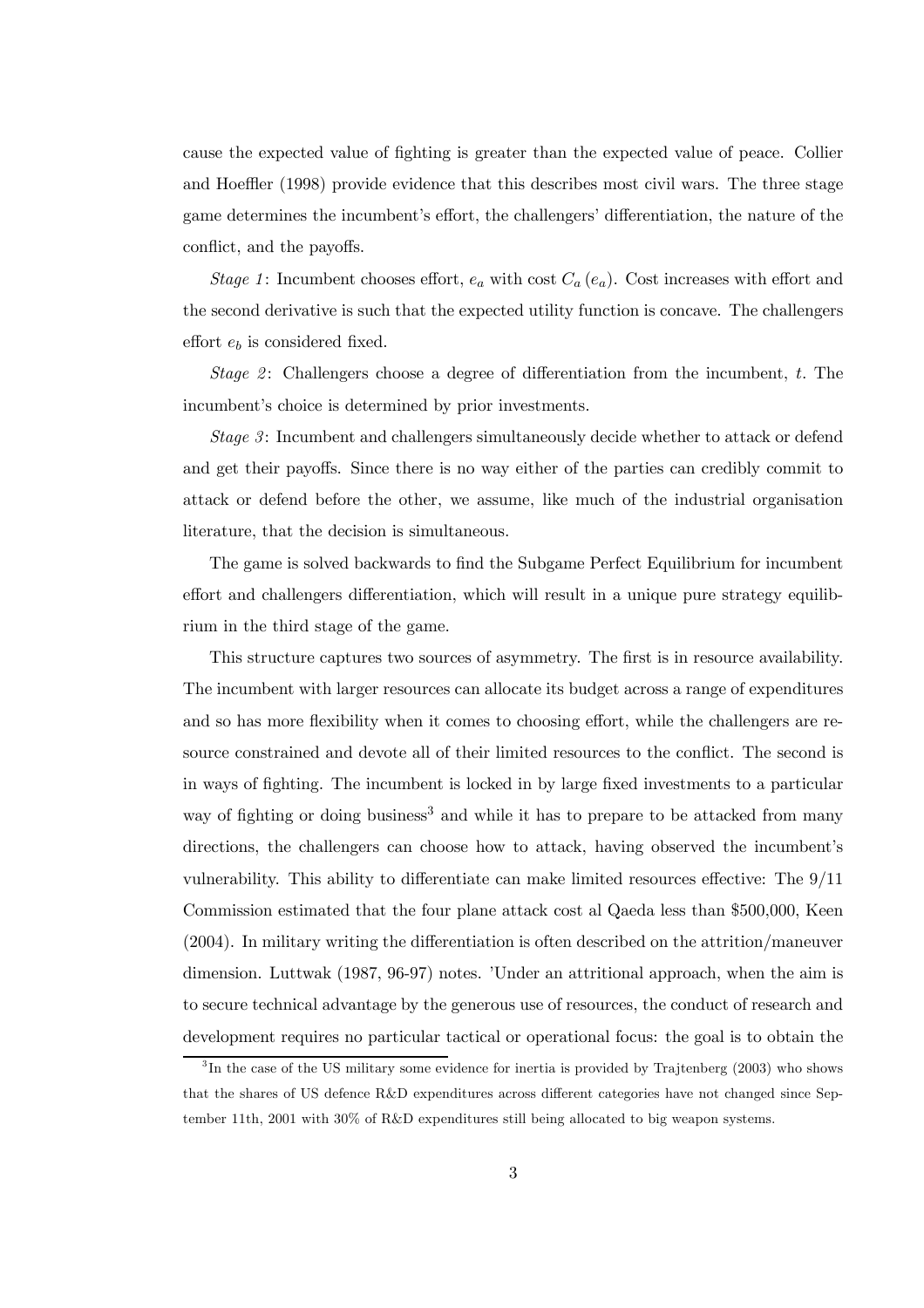"best" systems, which maximise every aspect of performance, subject only to cost ceilings. .... Under a relational-maneuver approach, by contrast, the aim of research and development is precisely to obtain technical abilities that exploit specific enemy vulnerabilities and are congruent with tactics and methods shaped by the same purpose. Like most military literature, we do not treat ways of fighting, strategies or weapons, as inherently offensive or defensive and separate the way of fighting from the choice to attack or defend. Reiter (1999) discusses this issue. In our model, challengers may differentiate, then not attack or not differentiate then attack.

## 2.2 Probability of winning

The contest success function, or CSF, gives the probability of winning for each party  $i = a, b$ , as a function of their final stage choices  $S_i$ , attack or defend, their efforts,  $e_a$ and  $e_b$ , and the challengers' degree of differentiation,  $t \geq 0$ . The probability of player i winning  $P_i(S_a, S_b)$ , depends on the final stage choice of the incumbent, the first term in parenthesis, and of the challengers, second term. Thus  $P_a(A, D)$  is the probability the incumbent wins if it attacks and the challengers defend and  $P_b (D, A)$  is the probability the challengers win if the incumbent defends and they attack. If neither side attacks, they get the peacetime shares of the prize  $s_a \leq 1$  and  $s_b = 1 - s_a$ . The contest success functions are:

$$
P_a(A, D) = \frac{t + e_a}{t + e_b + e_a}.
$$
  
\n
$$
P_a(D, A) = \frac{e_a}{t + e_b + e_a}.
$$
  
\n
$$
P_a(A, A) = \frac{e_a}{e_b + e_a}.
$$
  
\n
$$
P_a(D, D) = s_a.
$$
\n(1)

with  $P_b (S_a, S_b) = 1 - P_a (S_a, S_b)$ .

Note that in the formal model the  $P(.,.)$  can be treated either as probabilities or as shares of the prize. The only difference is expected utility is replaced by utility. Both interpretations are common in the conflict literature.

While CSFs which make the probability of success a function of the ratio of effort by each side are common in the conflict literature, ours differ in allowing the probabilities to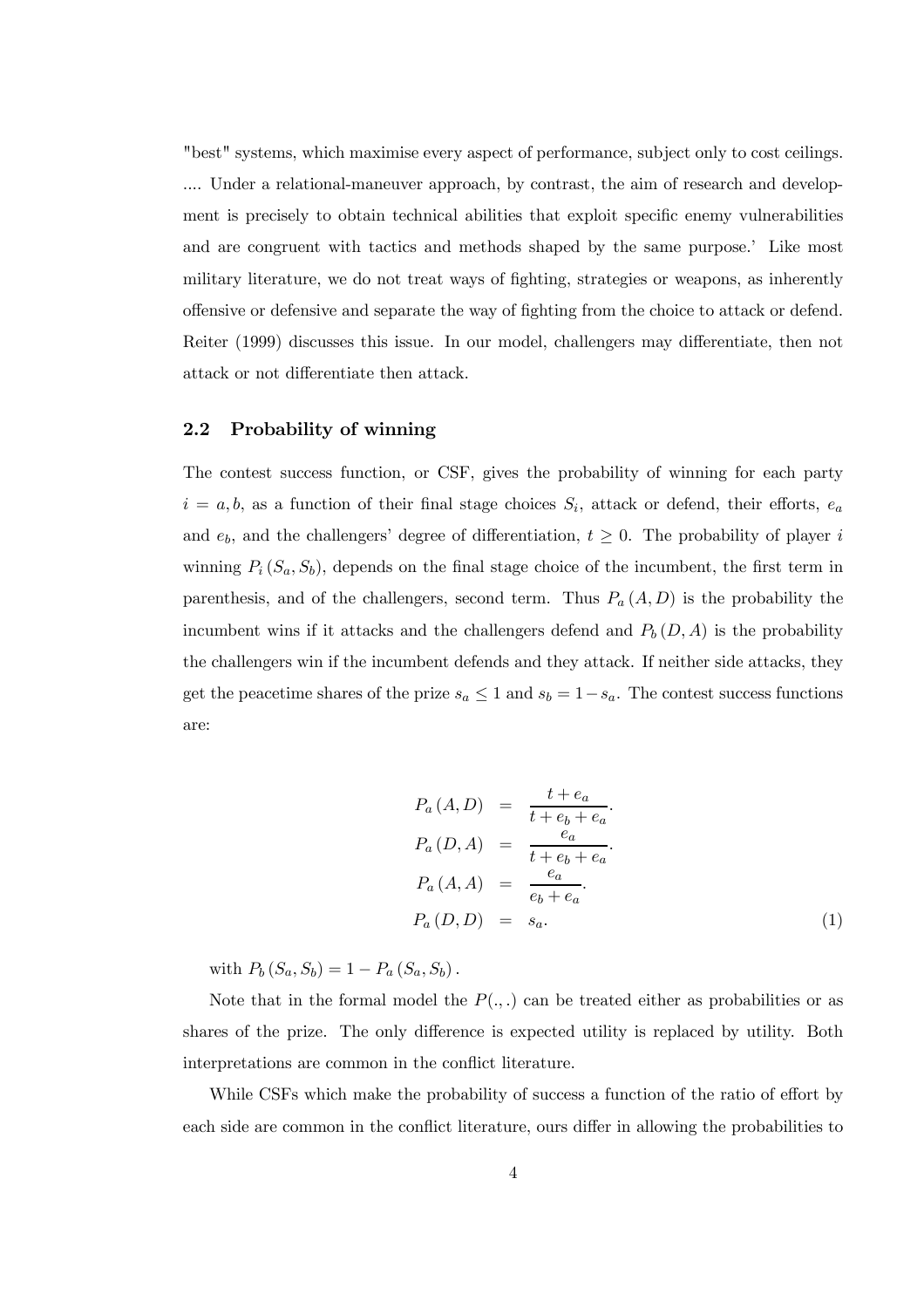depend on the attack/defend choices of the two parties and the degree of differentiation by the challengers.

Note that

$$
P_b(D, A) \ge P_b(A, A) \ge P_b(A, D)
$$
  
 $P_a(A, D) \ge P_a(A, A) \ge P_a(D, A)$ .

where equalities apply when there is no differentiation, since the probability of winning will just depend on effort. Differentiation provides an advantage in attack and a disadvantage in defence. Thus, in stage 3, if the incumbent attacks and the challengers defend, differentiation benefits the incumbent; whereas if the incumbent is defending against attack by the challengers, differentiation benefits the challengers. In a mutual attack, differentiation cancels out and the probabilities just depend on relative effort. Differentiation acts as a ísurpriseí factor that benefits the party which is on the attack and has the opposite effect to a defensive advantage<sup>4</sup>. Treating maneuver as an example of differentiation, this makes defence more difficult. For example, the technology and tactics of Blitzkrieg, depending on speed and movement, gave the Germans a substantial advantage when they were attacking, but left them at a disadvantage when defending against attack by the Soviets. Luttwak (1987, p99-106) discusses the rewards and risks of Blitzkrieg.

We assume that the status-quo, peacetime, shares of the prize  $s_i$ , are exogenous. In many cases it would in fact be cheaper for the incumbent to bribe the challengers with the promise of a larger third-stage peace-time share rather than to deter, defend or attack, but rarely can an incumbent credibly pre-commit to do so and for commercial incumbents it is usually illegal. We return to this issue in the conclusion.

## 2.3 Payoffs and the cost of conflict

The payoffs are the expected utilities of the parties,  $i = a, b$  from their final stage strategies. attack or defend,  $S_i = A, D$ . The expected utility of a party is the probability of winning,  $P_i(S_a, S_b)$  times the shares of the prize, V, that is left after the conflict,  $\phi_i(S_a, S_b)$ , less

<sup>4</sup> Siqueira (2002) includes a defensive advantage to capture the usual military rule of thumb that the attacker needs a local advantage of 3 to 1, to be sure of winning. In an earlier version of the paper we included such a defensive advantage, all the results here go through as long as the defensive advantage is not too large.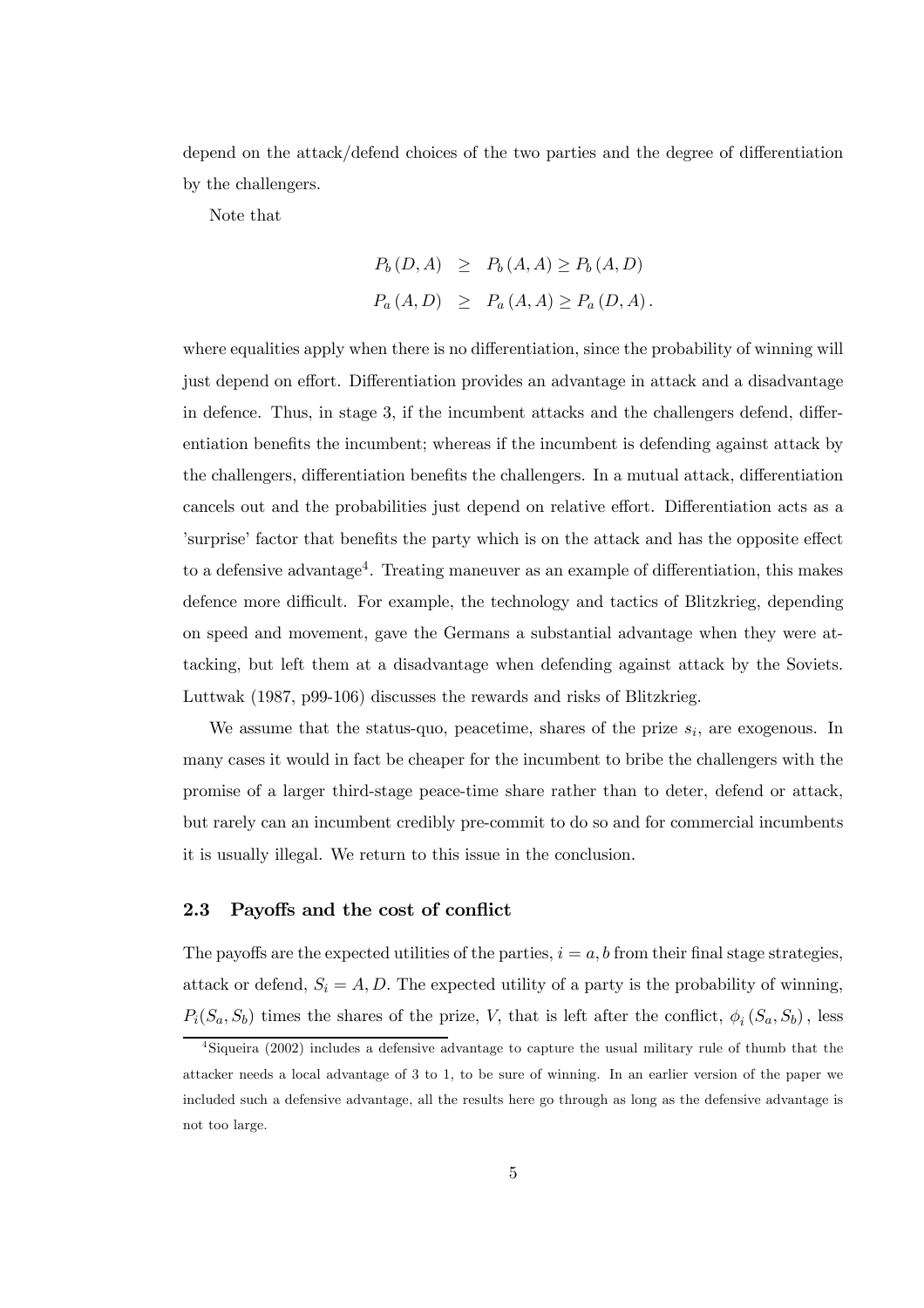the cost of their effort,  $C(e_i)$ :

$$
EU_a(S_a, S_b) = P_a(S_a, S_b) \phi_a(S_a, S_b) V - C_a (e_a),
$$
  
\n
$$
EU_b(S_a, S_b) = P_b(S_a, S_b) \phi_b(S_a, S_b) V - C_b (e_b),
$$

The perceived cost of conflict,  $1-\phi_i(S_a, S_b)$ , differs between the insurgent and challengers, and by type of conflict. There is a large quantitative literature on how the cost of conflict varies with type of conflict, e.g. inter-state war, intra-state war or terrorist attack. Blomberg, Hess, and Orphanides (2004) and Tavares (2004) examine how the economic costs of terrorist attacks are sensitive to the countryís political and economic characteristics. Even were the two sides to agree on the consequences of conflict (destruction of property, lives lost by each side and uninvolved civilians, economic opportunities foregone, loss of autonomy, etc.) they would be unlikely to aggregate them in the same way, particularly where the consequences involve what Bernholz (2004) calls supreme values. A dominant incumbent may attach a high value to their own lives and a low value to opponents lives, e.g. the US in Vietnam, whereas the challengers may attach a low value to their own death and a high value to their opponent's deaths, e.g. suicide bombers. Thus perceptions of the cost of will vary. Tessler and Nachtwey (1998) examine how personal characteristics and religion influence perceptions of the costs and benefits of conflict.

If both parties defend, there is peace, no costs of conflict are incurred and the utilities are  $s_a V - C_a (e_a)$  and  $s_b V - C_b (e_b)$ . Since  $e_b$  is exogenous, we measure the challengers<sup>i</sup> payoff relative to their constant costs  $C_b(e_b)$ . We also normalize  $V = 1$ . Table 1 gives the expected payoffs for the four possible outcomes.

| $a \backslash b$ |                                                                                                                                                                                             |                       |
|------------------|---------------------------------------------------------------------------------------------------------------------------------------------------------------------------------------------|-----------------------|
|                  | $\left.\begin{array}{c c c c c c} & A & P_a(A,A) & \phi_a(A,A) & -C_a, & P_b(A,A) & \phi_b(A,A) & -C_b & P_a(A,D) & \phi_a(A,D) & -C_a, & P_b(A,D) & \phi_b(A,D) & -C_b \end{array}\right.$ |                       |
| $\mathsf{L}$     | $\left[ P_a(D,A) \phi_a(D,A) - C_a, P_b(D,A) \phi_b(D,A) - C_b \right]$                                                                                                                     | $s_a-C_a$ , $s_b-C_b$ |

#### Table 1. Payoffs

The perceived costs of conflict are crucial because they determine the payoffs to the strategy of each party and thus the potential equilibria. The game we are interested in has a dominant incumbent satisfied with the status quo, scope for attack that destroys resources and defence which reduces destruction and a dissatisfied challenger with an incentive to attack. The assumptions which give such a game are: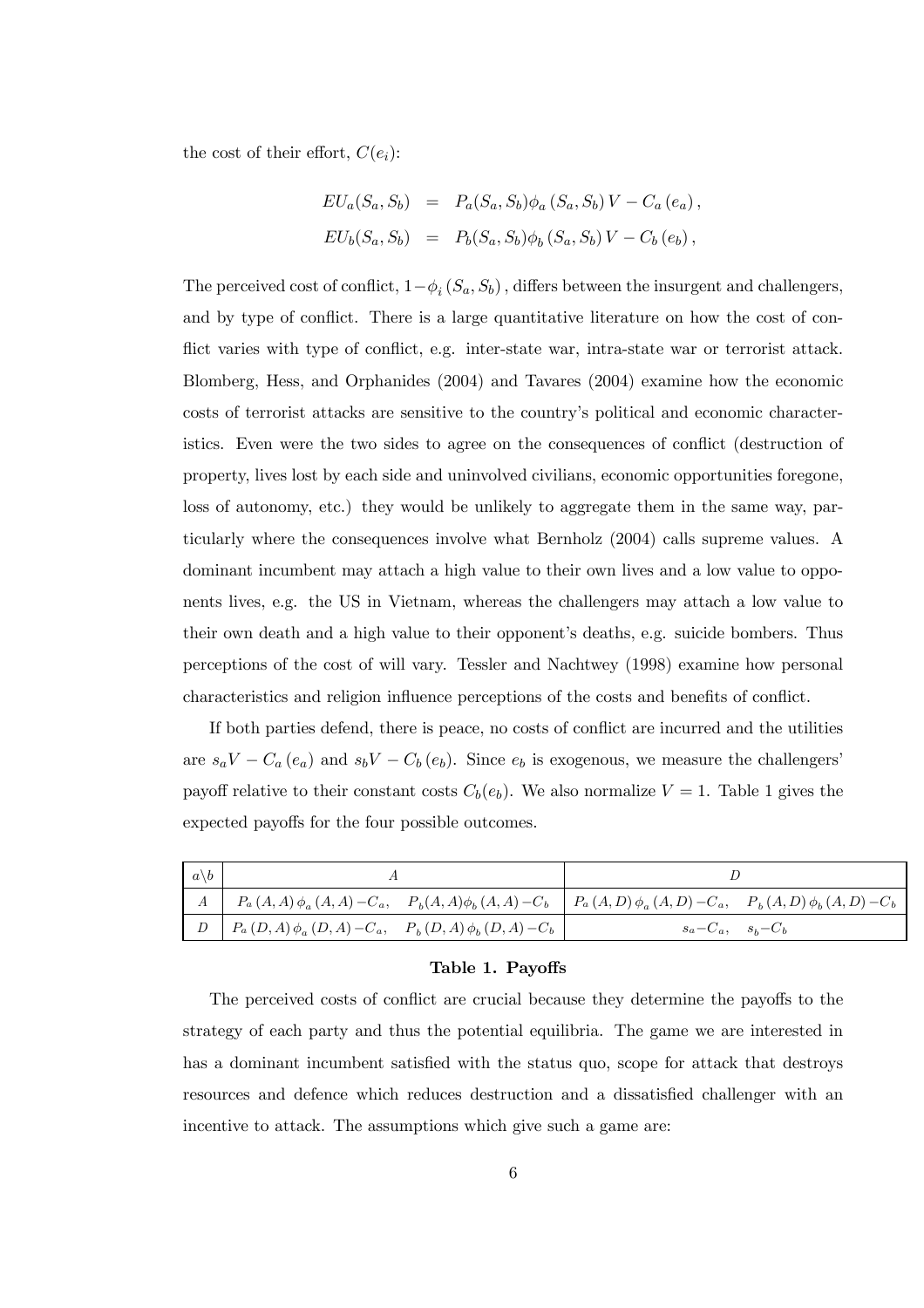(a) the incumbent enjoys the status quo and so prefers peace to attacking unthreatening challengers,

$$
s_a > \phi_a(A, D);
$$

which excludes unprovoked attack as a possible equilibrium.

(b) defence reduces the destruction of an attack, so for the incumbent more of the prize is left under  $(D, A)$  than  $(A, A)$ 

$$
\phi_a(D, A) > \phi_a(A, A)
$$

(c) similarly for the challengers

$$
\phi_b(D, A) > \phi_b(A, A);
$$

(d) the challengers may have an incentive to attack because the proportion of the prize left after they attack is greater than their status quo share

$$
\phi_b(D,A) > s_b.
$$

The above assumptions allow first, an asymmetric perceived cost of conflict between the different parties and second, a perceived cost of conflict which is sensitive to the conflict type. Support for these assumptions can be found in recent empirical literature on the economic costs of conflict. Blomberg, Hess, and Orphanides (2004) prove although terrorism has a negative effect on growth, this is smaller and less persistent than that associated with external wars.

Note that assumption (a) arises both with large  $s_a$ , the interpretation we emphasise, or small  $\phi_a(A, D)$ , where the cost of attacking challengers is high, e.g. terrorists who can melt away into the community or are located in difficult terrain. Keen (2004) describes the difficulties the US faced in attacking Bin Laden before 9/11. This assumption aims to capture a situation when the incumbent is pleased with the status quo whereas the challengers are not. If the incumbent could credibly threaten unprovoked attack, the challengers would find differentiation less attractive since it turns into a disadvantage when they are being attacked.

Other assumptions would give other games, but these capture the case we are interested in. We treat the perceived cost of conflict, like peace-time shares, as exogenous. Many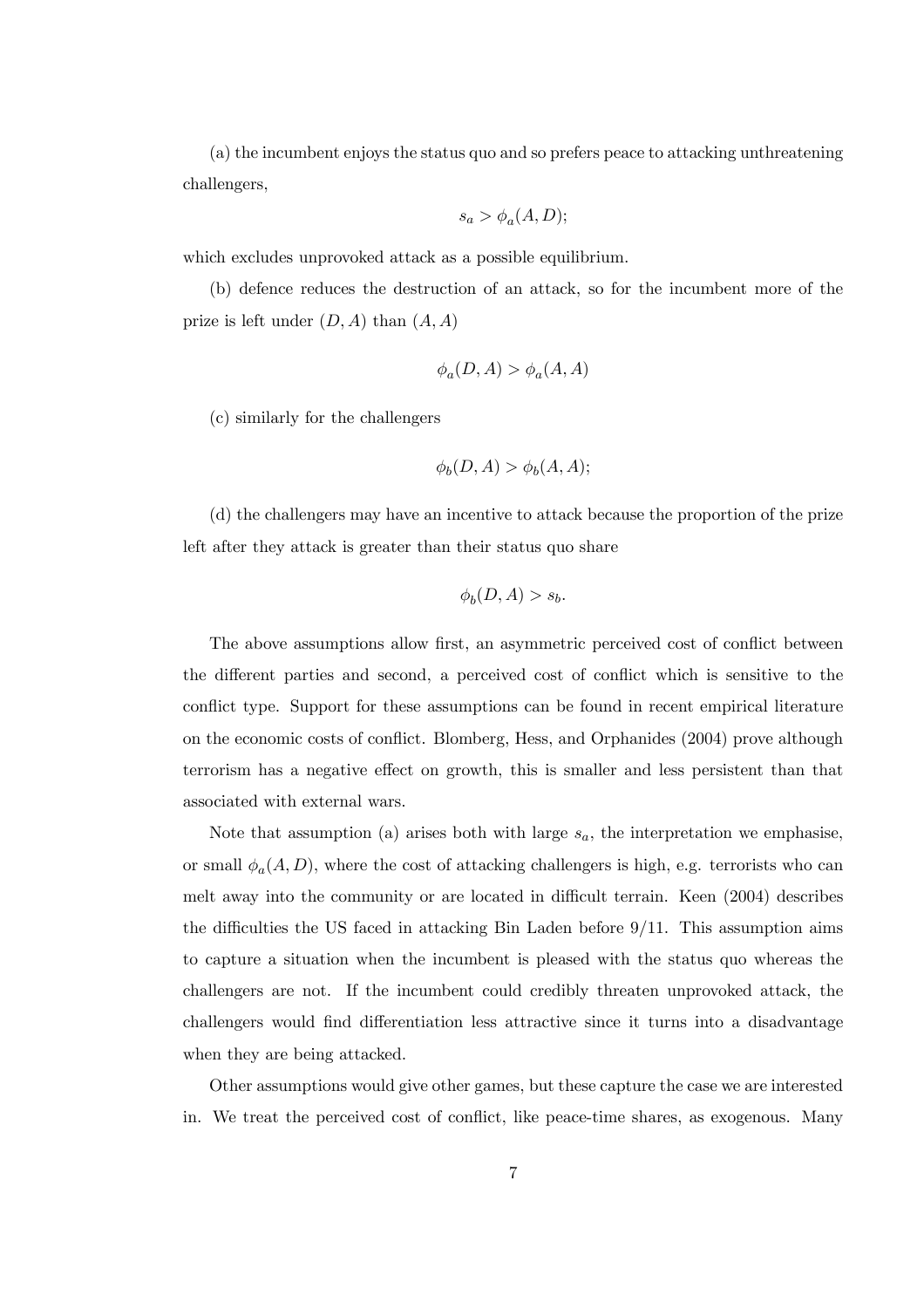attempts at external conflict resolution are designed to change such perceptions, usually with little success; Bernholz (2004) discusses the difficulties. We return to this issue in the conclusions.

## 3 The solution to the game

In this section we obtain the Subgame Perfect Equilibrium of the game when differentiation is possible and compare it with the case when it is not. We introduce fixed costs of differentiation in the next section.

## 3.1 Last stage: simultaneous choice of defence or attack

In the last stage, effort or differentiation costs do not appear because they are sunk costs by then. Considering the conditions for each of the four possible candidates for a Pure Strategy Nash equilibria in the last stage, we have:

1. MUTUAL ATTACK,  $(A, A)$ : For this to be an equilibrium, each party must prefer mutual attack to defending against attack by the other: so the  $(A, A)$  payoff to the incumbent is greater than the  $(A, D)$  payoff and the  $(A, A)$  payoff to the challengers is greater than the  $(D, A)$  payoff:

$$
\begin{aligned}\n\phi_b(A, A) \, P_b(A, A) &\geq \phi_b(A, D) \, P_b(A, D) \\
\phi_a(A, A) \, P_a(A, A) &\geq \phi_a(D, A) \, P_a(D, A)\n\end{aligned} \tag{2}
$$

2. PEACE,  $(D, D)$ : For this to be an equilibrium, each party's peacetime shares,  $s_a$ and  $s_b$ , must be greater than the payoffs from attacking:

$$
s_b \ge \phi_b(D, A) P_b(D, A)
$$
  
\n
$$
s_a \ge \phi_a(A, D) P_a(A, D)
$$
\n(3)

3. DEFENSIVE CONFLICT,  $(D, A)$ : For this to be an equilibrium, the challengers must gain by attacking and the incumbent must gain by defending:

$$
s_b \leq \phi_b(D, A) P_b(D, A)
$$
  

$$
\phi_a(D, A) P_a(D, A) \geq \phi_a(A, A) P_a(A, A)
$$
 (4)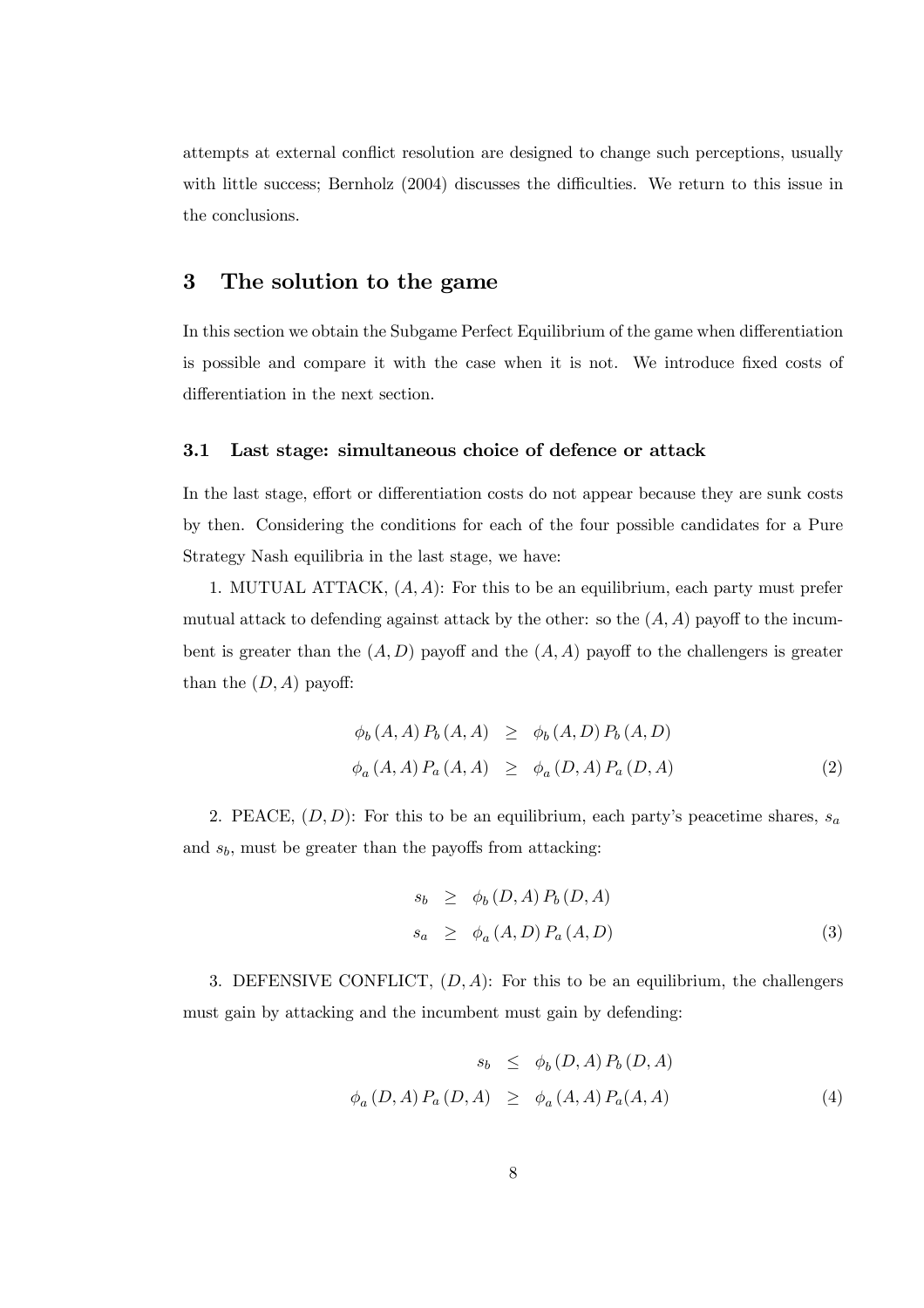4: UNPROVOKED ATTACK,  $(A, D)$ : This cannot be a candidate for Nash Equilibrium as, by assumption (a),  $s_a > \phi_a(A, D)$ .

Thus, we are left with three candidates for Nash Equilibrium in the last stage of the game. If differentiation was not possible, then  $P_a(A, D) = P_a(D, A) = P_a(A, A)$  and defence would be a dominant strategy for the incumbent, meaning that mutual attack could not be an equilibrium in the final stage. With differentiation, even if assumption (b) were to hold, mutual attack could still be an equilibrium. Attack could be the best response for incumbents when challengers attack, because it neutralizes the advantage that the challengers get from differentiation. However, we shall see that the challengers will limit their differentiation to block the mutual attack equilibrium.

## 3.2 Stage 2: choice of differentiation by the challengers

In the second stage, the challengers choose to how much to differentiate conditional on the incumbent's choice of effort  $e_a$ . Assumption (a)  $s_a > \phi_a(A, D)$ , excludes  $(A, D)$  as an equilibrium and we need to determine which of the other equilibria the challengers will want to implement, through their choice of  $t(e_a)$ . Since  $P_b(A, A) < P_b(D, A)$  and  $\phi_b(A, A) <$  $\phi_b(D, A)$  it follows that  $P_b(A, A)\phi_b(A, A) < P_b(D, A)\phi_b(D, A)$ , and so challengers will prefer  $(D, A)$  to  $(A, A)$ . Since differentiation is assumed costless,<sup>5</sup> the challengers will choose it such that in the final stage the incumbent prefers  $(D, A)$  to  $(A, A)$ . This requires<sup>6</sup>

$$
P_a(A, A)\phi_a(A, A) \le P_a(D, A)\phi_a(D, A)
$$
\n<sup>(5)</sup>

Substituting for  $P_a(D, A)$  and  $P_a(A, A)$  from (1) and solving for  $t = t_1(e_a)$  say, the challengers' differentiation is given by

$$
t \le t_1(e_a) = \frac{(e_a + e_b)[\phi_a(D, A) - \phi_a(A, A)]}{\phi_a(A, A)}
$$
(6)

This choice will block  $(A, A)$  as a possible third stage equilibrium leaving only two possibilities  $(D, A)$  and  $(D, D)$ .

Suppose the challengers prefer  $(D, A)$  in the third stage, then they will choose t to:

$$
\max_{\{t\}} \phi_b(D, A) P_b(D, A) = \phi_b(D, A) \frac{t + e_b}{t + e_b + e_a}
$$

<sup>&</sup>lt;sup>5</sup>In section 4, we relax this assumption.

 $6$ We assume in the case of equal payoffs that players prefer defence to attack and 'give peace a chance'.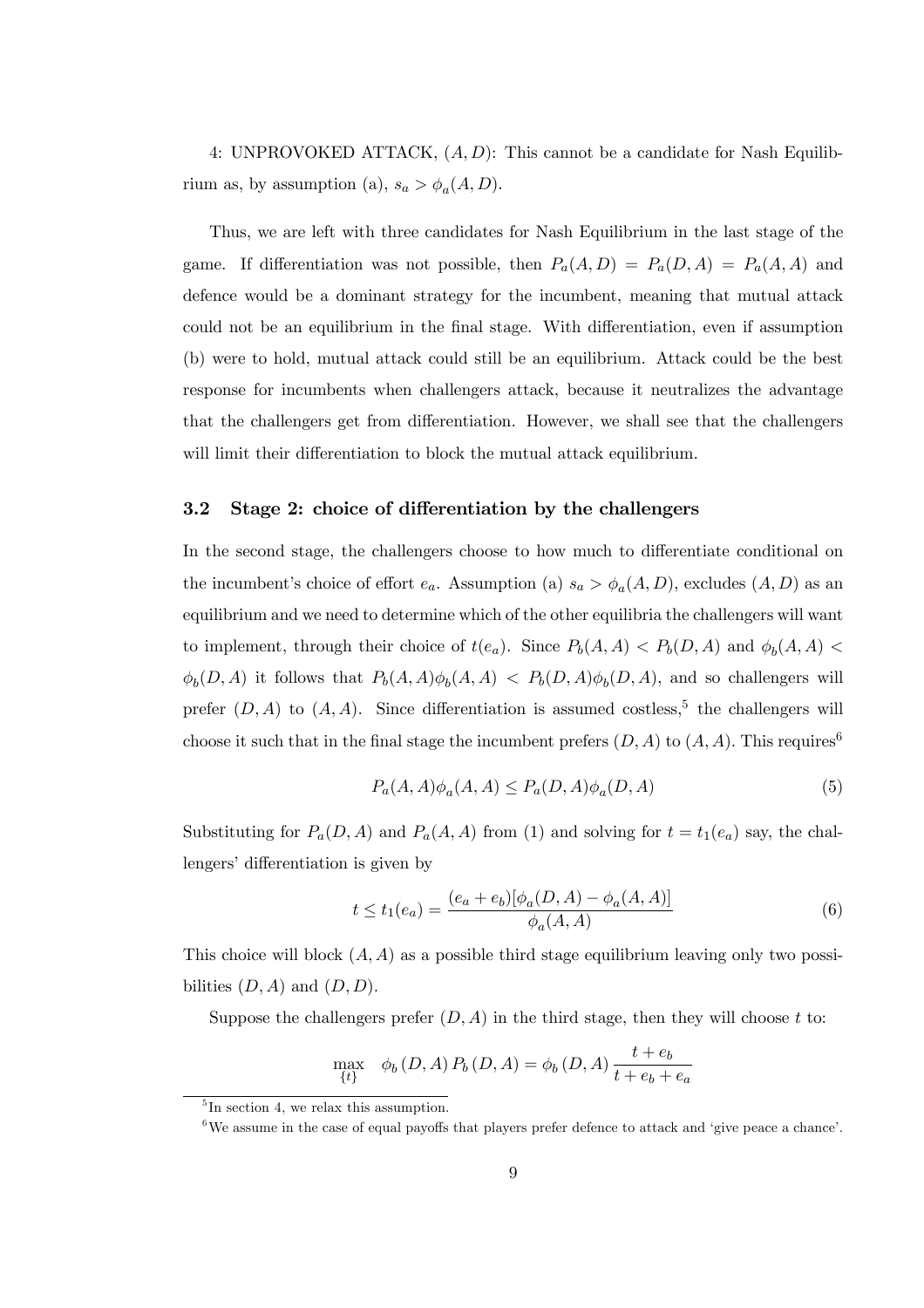subject to (6). Since the payoff is increasing in t, (6) must bind and  $t = t_1(e_a)$  is optimal if  $(D, A)$  is chosen.

Suppose the challengers prefer  $(D, D)$  in the third stage,  $(D, D)$  will be induced iff t is such that

$$
P_b(D, A)\phi_b(D, A) = \frac{(t + e_b)\phi_b(D, A)}{t + e_b + e_a} \le s_b
$$

giving a threshold level of differentiation

$$
t = \left\{ \frac{e_a s_b}{\phi_b(D, A) - s_b} - e_b \right\} = t_2(e_a)
$$
 (7)

below which challengers prefer  $(D, D)$  to  $(D, A)$ . Taking these results together we have:

Proposition 1. *There are only two candidates for unique pure strategy Nash Equilibrium in stage 3 of the con*fl*ict game:* (D, A) *and* (D, D)*. Given* ea*, the challengers will induce*  $(D, A)$  *and block*  $(A, A)$  *by choosing a level of differentiation*  $t = t_1(e_a)$  *iff*  $t_1(e_a) > t_2(e_a)$ *where functions*  $t_1(e_a)$  *and*  $t_2(e_a)$  *are given by* (6) *and* (7) *respectively. If this condition is not satisfied (i.e., iff*  $t_1(e_a) \le t_2(e_a)$ ) the challengers will induce the peace equilibrium (D, D)*.*

There are now two cases to consider depending on whether

$$
\frac{dt_1(e_a)}{de_a} = \frac{\phi_a(D, A) - \phi_a(A, A)}{\phi_a(A, A)} \leq \text{ or } > \frac{dt_2(e_a)}{de_a} = \frac{s_b}{\phi_b(D, A) - s_b}
$$
(8)

i.e., whether

$$
(\phi_b(D, A) - s_b)\phi_a(D, A) \le \text{ or } > \phi_a(A, A)\phi_b(D, A)
$$
\n(9)

#### Case 1: Equilibria  $(D, A)$  and  $(D, D)$  are feasible.

Here  $\phi_b(D, A) - s_b$  (challenger payoff to attack less status quo payoff) is sufficiently small relative to  $\phi_a(A, A) \frac{\phi_b(D, A)}{\phi_a(D, A)}$  $\frac{\varphi_b(D,A)}{\varphi_a(D,A)}$  that

$$
(\phi_b(D,A) - s_b)\phi_a(D,A) < \phi_a(A,A)\phi_b(D,A) \tag{10}
$$

At the intersection  $t_1(e_a) = t_2(e_a)$  incumbent effort, decided at stage 1, is  $e_a = e_a^*$  say, where

$$
e_a^* = \frac{e_b \phi_a(D, A) (\phi_b(D, A) - s_b)}{\phi_b(D, A) \phi_a(A, A) - (\phi_b(D, A) - s_b) \phi_a(D, A)}
$$
(11)

Condition (10) ensures that  $e_a^* \in (0, \infty)$ . If  $e_a \geq e_a^*$ , then  $t_1(e_a) \leq t_2(e_a)$  resulting in peace  $(D, D)$ , so the challengers attacks are deterred. If  $e_a < e_a^*$  then  $t_1(e_a) > t_2(e_a)$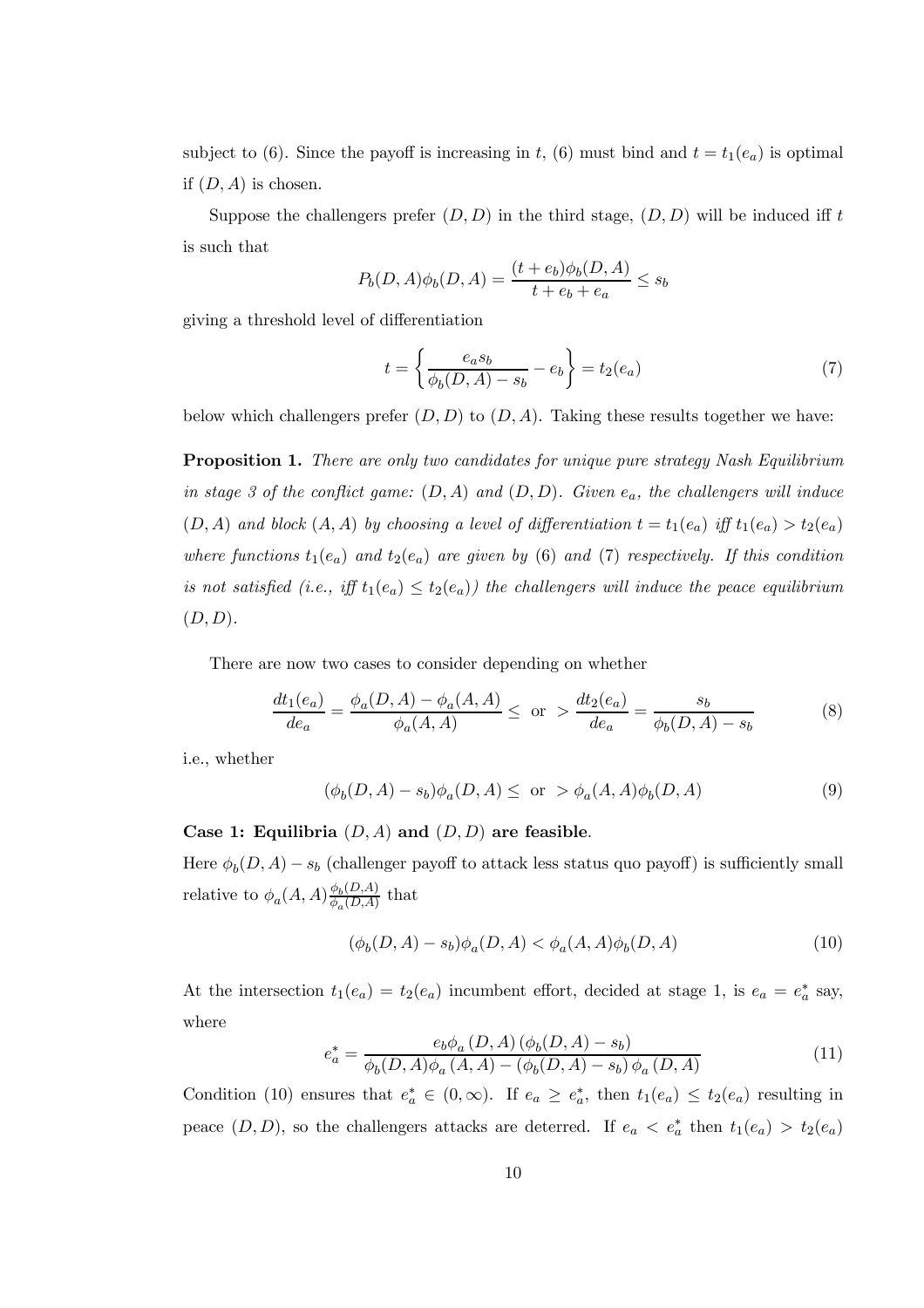and  $(D, A)$  is induced. Suppose the costs of conflict in equilibrium  $(D, A)$  are the same for both players  $(\phi_a(D, A) = \phi_b(D, A))$ . Then if the cost of conflict to the challengers  $(1 - \phi_b(D, A))$  falls; and/or their status quo payoff  $s_b$  falls; and/or the cost of mutual attack to the incumbent  $(1 - \phi_a(A, A))$  rises; then  $e_a^*$  rises. This makes attaining peace more costly to the incumbent: more effort is required to induce it. Figure 1 illustrates this case.

#### Case 2: Only equilibrium  $(D, A)$  is feasible.

In this case (10) no longer holds. If  $(\phi_b(D, A) - s_b)\phi_a(D, A) = \phi_a(A, A)\phi_b(D, A)$  then the  $t_1(e_a)$  and  $t_2(e_a)$  curves are parallel and  $e_a^* = \infty$ . If  $(\phi_b(D, A) - s_b)\phi_a(D, A) >$  $\phi_a(A,A)\phi_b(D,A)$  the curves intersect at  $e_a^* < 0$  as illustrated in Fig. 2. In both cases, there is no level of effort by the incumbent that can induce  $(D, D)$ . If the incentives for the challenger to attack are high because of a sufficiently low cost of conflict and a low payoff at the status quo, and there is a low incentive for the incumbent to engage in all-out-attack  $(A, A)$ , then the peace equilibrium  $(D, D)$  is not feasible.

Summarizing these results we have:

Proposition 2. *If condition* (10) *holds then there exists a threshold level of e*ff*ort by the incumbent*  $e_a^*$  given by (11) such that for  $e_a < e_a^*$  equilibrium  $(D, A)$  *is induced at stage* 3, *whilst for*  $e_a \geq e_a^*$  *it is the peace equilibrium*  $(D, D)$  *that is induced. If* (10) *does not hold then* (D, D) *is unfeasible and only one equilibrium* (D,A) *is possible at stage 3.*

With differentiation, peace may not be possible. If peace is possible, there is a threshold level of incumbent effort below which attack is induced. Above this threshold, the challengers are deterred and peace results.

#### 3.3 Stage 1: Choice of effort by incumbent

Through its choice of effort, the incumbent determines which of the two remaining candidates,  $(D, D)$  and  $(D, A)$ , emerges as the unique equilibrium in stage 3. The incumbent can induce the peace equilibrium  $(D, D)$  by choosing  $e_a \geq e_a^*$  in case 1 but only  $(D, A)$  is possible in case 2. Consider first the possibility of stage 3 equilibrium  $(D, A)$  obtained by choosing  $e_a$  to

$$
\max_{\{e_a\}} EU_a(D, A) = \phi_a(D, A)P_a(D, A) - C(e_a)
$$
\n(12)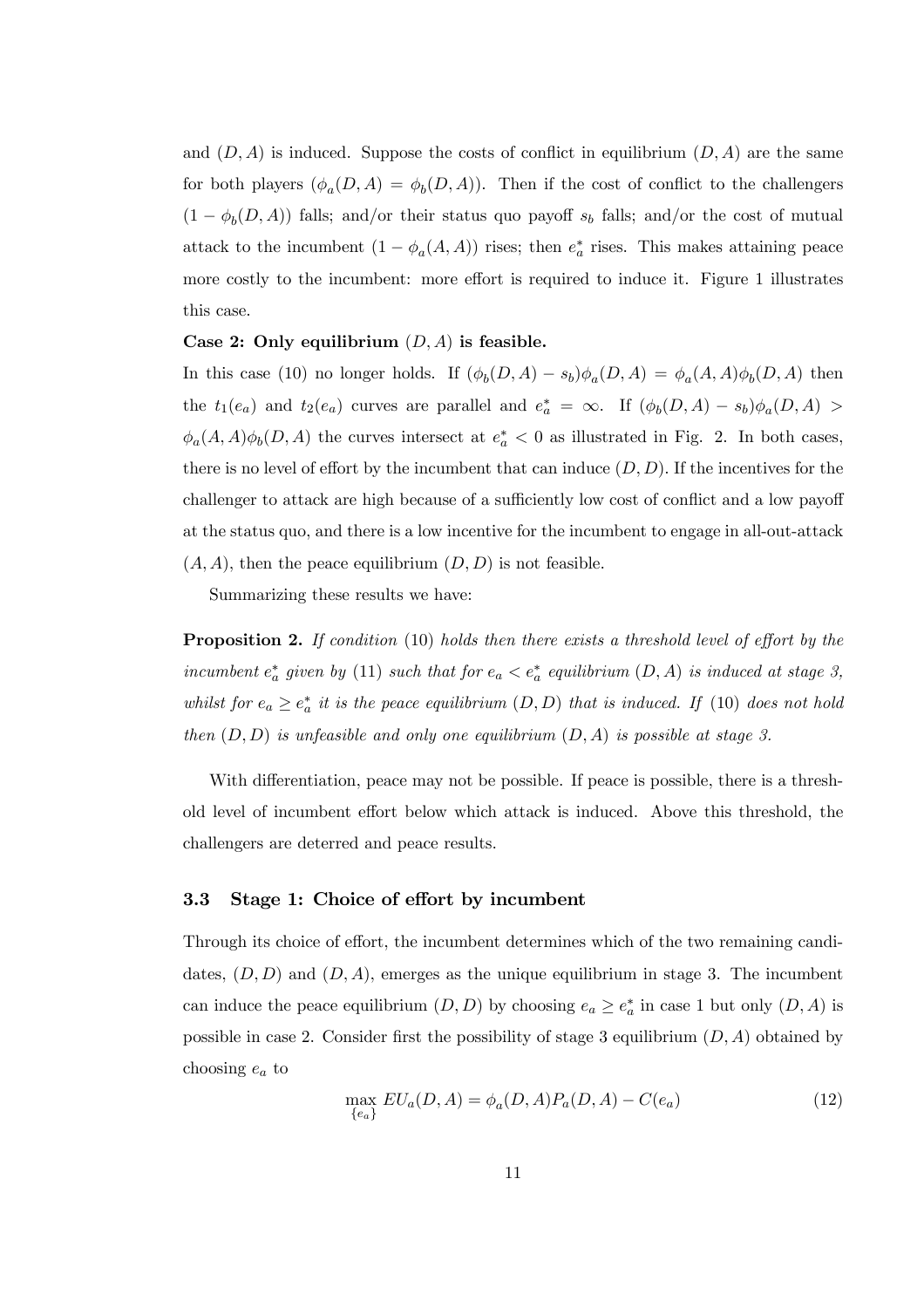subject to  $e_a < e_a^*$ . Substituting for  $P_a(D, A)$  from (1), and putting  $t = t_1(e_a)$ , the optimal choice of differentiation in stage 2 by the challengers if  $(D, A)$  is induced at stage 3, we get:

$$
EU_a(D, A) = \frac{\phi_a(A, A) e_a}{(e_a + e_b)} - C_a(e_a).
$$
 (13)

which is equal to the incumbent's expected utility if  $(A, A)$  was the equilibrium. This is because the incumbent anticipates that in the following stage the challengers will choose the degree of differentiation that just makes the incumbent prefer  $(D, A)$  to  $(A, A)$ .

The first order condition for an internal solution, which implicitly defines the optimal level of conflict effort in the presence of differentiation,  $e_a^{(D,A)} < e_a^*$  say, is

$$
\frac{dEU_a(D,A)}{de_a} = \frac{\phi_a(A,A)e_b}{(e_a + e_b)^2} - \frac{dC_a(e_a)}{de_a} = 0.
$$
 (14)

Now suppose the incumbent chooses to induce  $(D, D)$  which is only possible in case 1. This is achieved by setting  $e_a = e_a^*$ , the level just sufficient to deter attack at stage 3. Since effort is costly no more effort will be exerted. The payoff in this equilibrium is given by

$$
EU_a(D, D) = s_a - C_a(e_a^*)
$$
\n(15)

which should be compared to that in  $(D, A)$  given by (13) with  $e_a = e_a^{(D,A)} < e_a^*$ .

Finally, note that if there is no internal solution in (13)  $e_a^{(D,A)}$  will be set just below  $e_a^*$ .

#### 3.3.1 Comparison with the no-differentiation case

We now compare the results above with those where differentiation is not possible and there are only two stages to the game. The equivalent condition for the optimal conflict effort  $\left[e_a^{(D,A)}\right]$  $_{t=0}$ , would be:

$$
\frac{dEU_a(D,A)}{de_a} = \frac{\phi_a(D,A)e_b}{(e_b + e_a)^2} - \frac{dC_a(e_a)}{de_a} = 0.
$$
 (16)

Since by assumption (b),  $\phi_a(D, A) > \phi_a(A, A)$ , comparison of (14) and (16) gives:

Proposition 3. If the incumbent prefers  $(D, A)$ , when the challengers can differentiate, *the outcome is a lower level of e*ff*ort by the incumbent than when the challengers cannot; i.e.*,  $e_a^{(D,A)} < \left[ e_a^{(D,A)} \right]$ t=0 *.*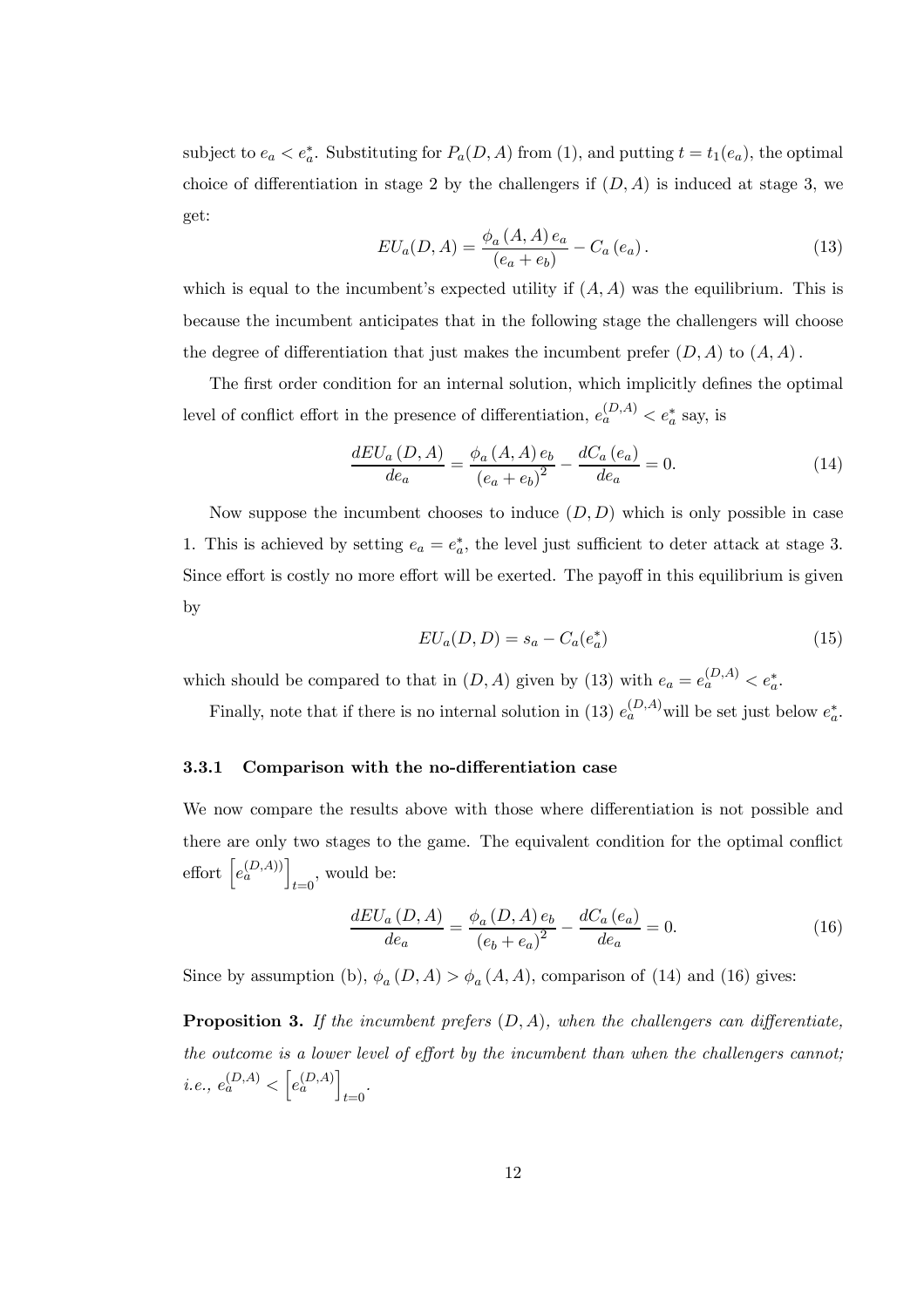With differentiation, the effectiveness of effort is reduced, military expenditure provides less security, so the incumbent spends less on it.

Now consider the possibility of peace. In order to induce  $(D, D)$  with no differentiation, from (3) incumbent effort must deter the challengers, make them prefer defence to attack; i.e., to satisfy

$$
\phi_b(D,A)P_b(D,A) = \phi_b(D,A)\frac{e_b}{e_b + e_a} \le s_b \Rightarrow \left[e_a^{(D,D)}\right]_{t=0} \ge \frac{e_b\left(\phi_b(D,A) - s_b\right)}{s_b} > 0 \quad (17)
$$

Given that  $s_b < \phi_b(D, A)$ , by assumption (d), some effort will be required to ensure this.

In case 1 (but not case 2 where peace is not feasible with differentiation) we can compare  $\left[e_a^{(D,D)}\right]$ with  $e_a^{(D,D)} = e_a^*$  with  $e_a^*$  given by (11). Writing the latter as

$$
e_a^* = \frac{e_b(\phi_b(D, A) - s_b)}{s_b + \phi_b(D, A) \left(\frac{\phi_a(A, A)}{\phi_a(D, A)} - 1\right)}\tag{18}
$$

and using  $\phi_a(A, A) < \phi_a(D, A)$  by assumption (b), we arrive at the result  $\left[ e_a^{(D,D)} \right]$  $_{t=0}$  <  $e_a^{(D,D)}$ .

Proposition 4. *If, in case 1, the incumbent prefers* (D, D)*, when the challengers can di*ff*erentiate, the outcome is a higher level of e*ff*ort by the incumbent than when the chal* $length\space\emph{lengers}$  cannot; i.e.,  $e_a^{(D,D)} > \left[e_a^{(D,D)}\right]$ t=0 *. In case 2,* (D, D) *is feasible only without di*ff*erentiation.*

If, with differentiation, the incumbent can set its effort to implement peace (i.e., case 1), this level of effort will be larger than the level required to implement peace in the no-differentiation case. Because the challengers have more incentive to attack when they can differentiate, the incumbent has to expend more effort to deter attack.

### 3.3.2 The incumbent's decision to induce  $(D, D)$  or  $(D, A)$

This choice is only relevant to case 1, since in case  $2(D, D)$  is not feasible. The incumbent will induce peace if it gives greater expected utility than defending against attack,  $EU_a\left(e_a^{(D,D)}\right) > EU_a\left(e_a^{(D,A)}\right)$ . From (13) and (15), the condition for this is

$$
s_a - \frac{\phi_a(A, A)e_a^{(D, A)}}{(e_a^{(D, A)} + e_b)} > C_a(e_a^{(D, D)}) - C_a(e_a^{(D, A)})
$$
\n(19)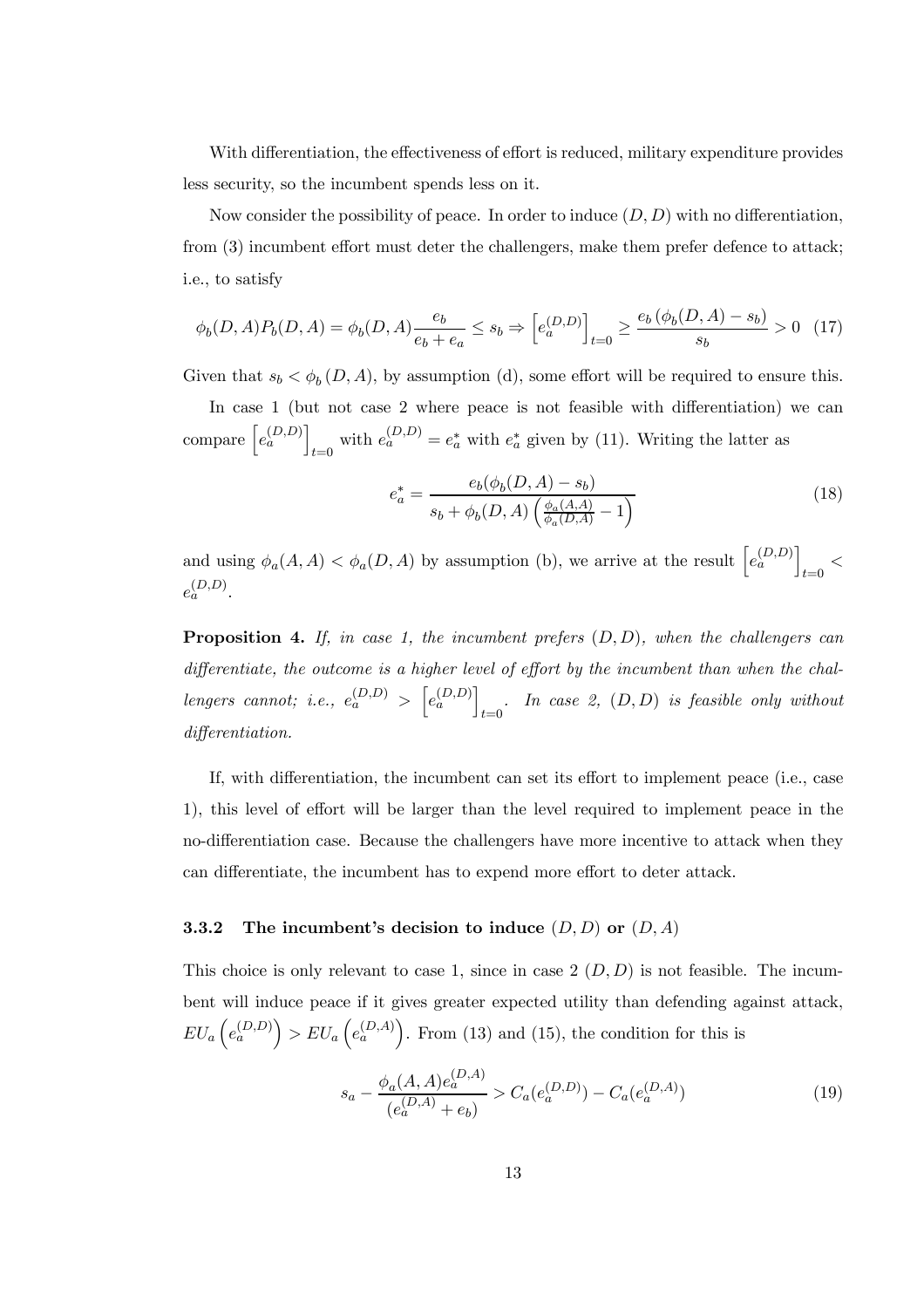The left-hand-side of (19) gives the benefits of the status quo relative to a share of the prize following mutual attack. If we impose a further assumption (e) that the incumbentís share of resources is higher in peace than with defensive attack; i.e.,

$$
s_a > \phi_a(D, A) \tag{20}
$$

then these benefits are positive since the above, together with assumption (b), implies  $s_a > \phi_a(A, A)$  and  $\frac{e_a^{(D, A)}}{e^{(D, A)}}$  $\frac{e_a}{(e_a^{(D,A)}+e_b)} < 1$ . The right-hand-side of (19) gives the costs to the incumbent of inducing peace, which are positive since  $e_a^{(D,D)} > e_a^{(D,A)}$  for conflict to be feasible. The incumbent's decision depends on the interplay between these benefits and costs (in particular on whether (20) holds) and the opportunity cost of effort  $C_a(e_a)$ . Note that, if  $s_a > \phi_a(D, A)$  a necessary condition for the incumbent to prefer conflict will be that there is an internal solution for  $e_a^{(D,A)}$ , since otherwise the difference between the cost of peace and conflict will tend to zero.

We now consider whether the challengers ability to differentiate increases or decreases the prospects of peace  $(D, D)$ . We know in case 2 that differentiation may make peace impossible, as shown in Figure 3. In case 1, the analysis is more complex. Starting from a situation in which there is no-differentiation and the incumbent prefers to induce peace. Allowing differentiation means that it takes the incumbent more effort to deter the challengers, i.e. to persuade them not to attack,  $\left[e_a^{(D,D)}\right]$  $t=0$   $\lt e_a^{(D,D)}$ . Differentiation also reduces the incumbent's incentive to cut its effort to just above the level that would provoke mutual attack  $(A, A)$  meaning that  $e_a^{(D,A)} \langle [e_a^{(D,A)}] \rangle$  $t=0$ . It is, therefore, more likely that an internal solution for  $e_a^{(D,A)}$  is achieved with differentiation. As was the case when  $s_a > \phi_a(D, A)$ , a necessary condition for the incumbent to prefer conflict is an internal solution for  $e_a^{(D,A)}$ .

Starting from peace the introduction of the ability to differentiate may result in conflict. In general however, the impact of differentiation on the possibility of peace is ambiguous. Although the cost of inducing peace (the right hand side of (19)) rises with differentiation, so does the relative benefit of peace (the left hand side of  $(19)$ ). The quantitative evidence suggests that differentiation does increase the probability of war. Reiter (1999) finds that when states differentiate strategy, one adopts maneuver the other attrition, disputes are much more likely to escalate to war than when both adopt maneuver or both attrition.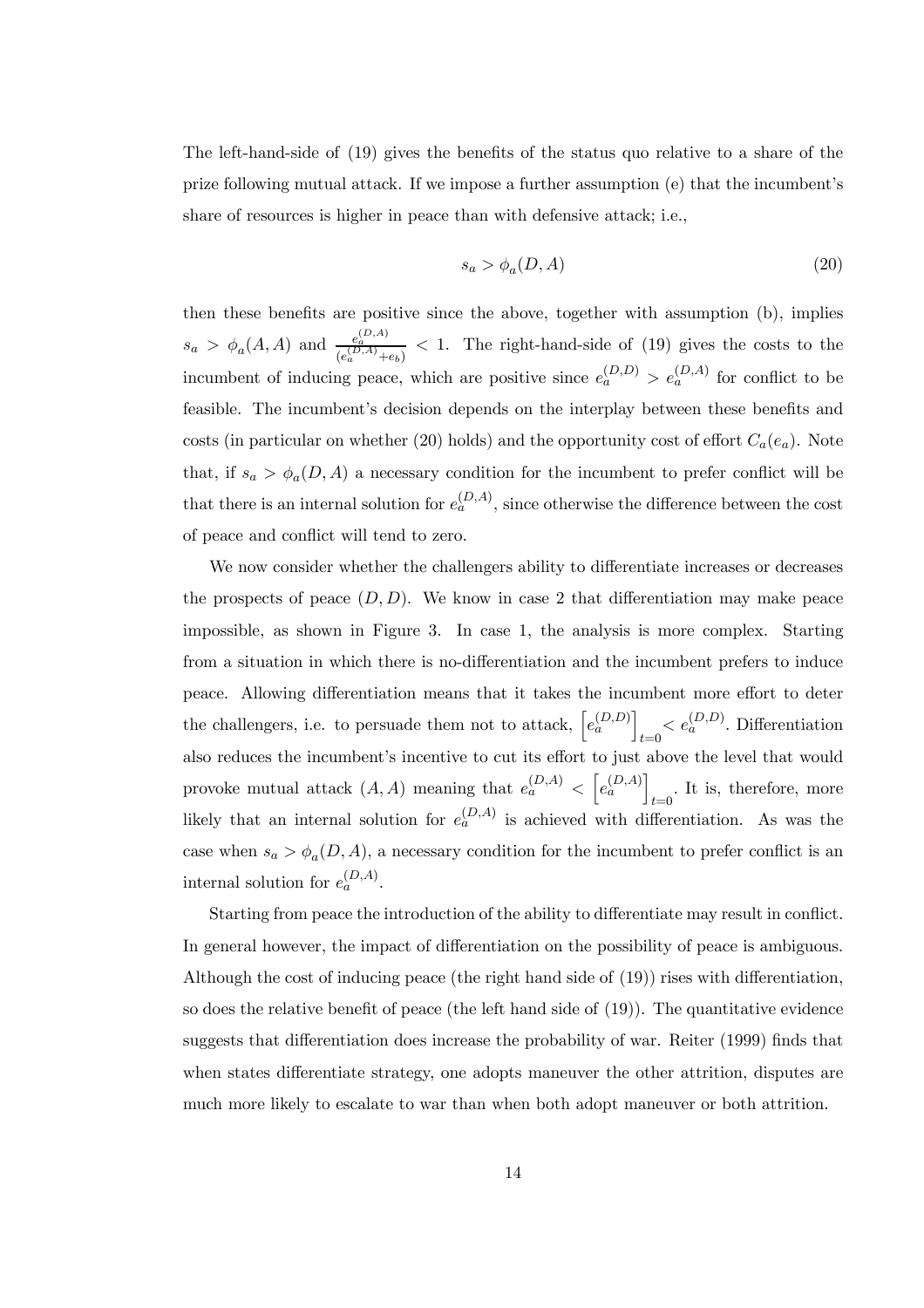## 4 The game with fixed costs of differentiation

The previous section analyzed the model with and without differentiation. This section integrates the two by introducing a fixed cost of differentiation. We assume there is a cost  $F$  of choosing to differentiate (this is similar to set-up costs in location models). For high  $F$  challengers do not differentiate, while for low  $F$  they do, and at the switch point there is a discontinuity in the incumbent payoff. We now proceed to solve the game backwards using the results from previous sections.

The last stage of the game is unchanged, since by then  $F$  is sunk and differentiation, if any, is a given parameter. In the second stage of the game, the challengers choose the degree of differentiation  $t$ . In previous sections, we obtained the optimal degree of differentiation, should the challengers decide to differentiate  $t_1$ . Now, if fixed costs are sufficiently high, the challengers may not differentiate, even if they expect to attack in the final stage of the game. The payoff from differentiating is higher than that of not differentiating (for a given level of the incumbent's effort) if:

$$
\phi_b(D, A) [P_b(D, A)]_{t=t_1} > \phi_b(D, A) [P_b(D, A)]_{t=0}.
$$

Therefore, to persuade the challengers not to differentiate (even when expecting  $(D, A)$ ), fixed costs  $F$ , need to be bigger than  $F^*$ , defined as:

$$
F^* = \phi_b(D, A) [P_b(D, A)]_{t=t_1} - \phi_b(D, A) [P_b(D, A)]_{t=0}.
$$

Note that  $F^*$  is increasing in the incumbent's effort<sup>7</sup>.

To ensure that the challengers prefer peace  $(D, D)$ , incumbent effort must ensure that they have no incentive to attack, either with or without differentiation. Therefore, the peace condition is:

$$
F^* = \frac{\phi_b(D, A)e_a}{(e_a + e_b)} \frac{(\phi_a(D, A) - \phi_a(A, A))}{\phi_a(D, A)}.
$$

Therefore,  $\frac{\partial F^*}{\partial e_a} > 0$ .

<sup>&</sup>lt;sup>7</sup>Substituting for  $t_1$ ,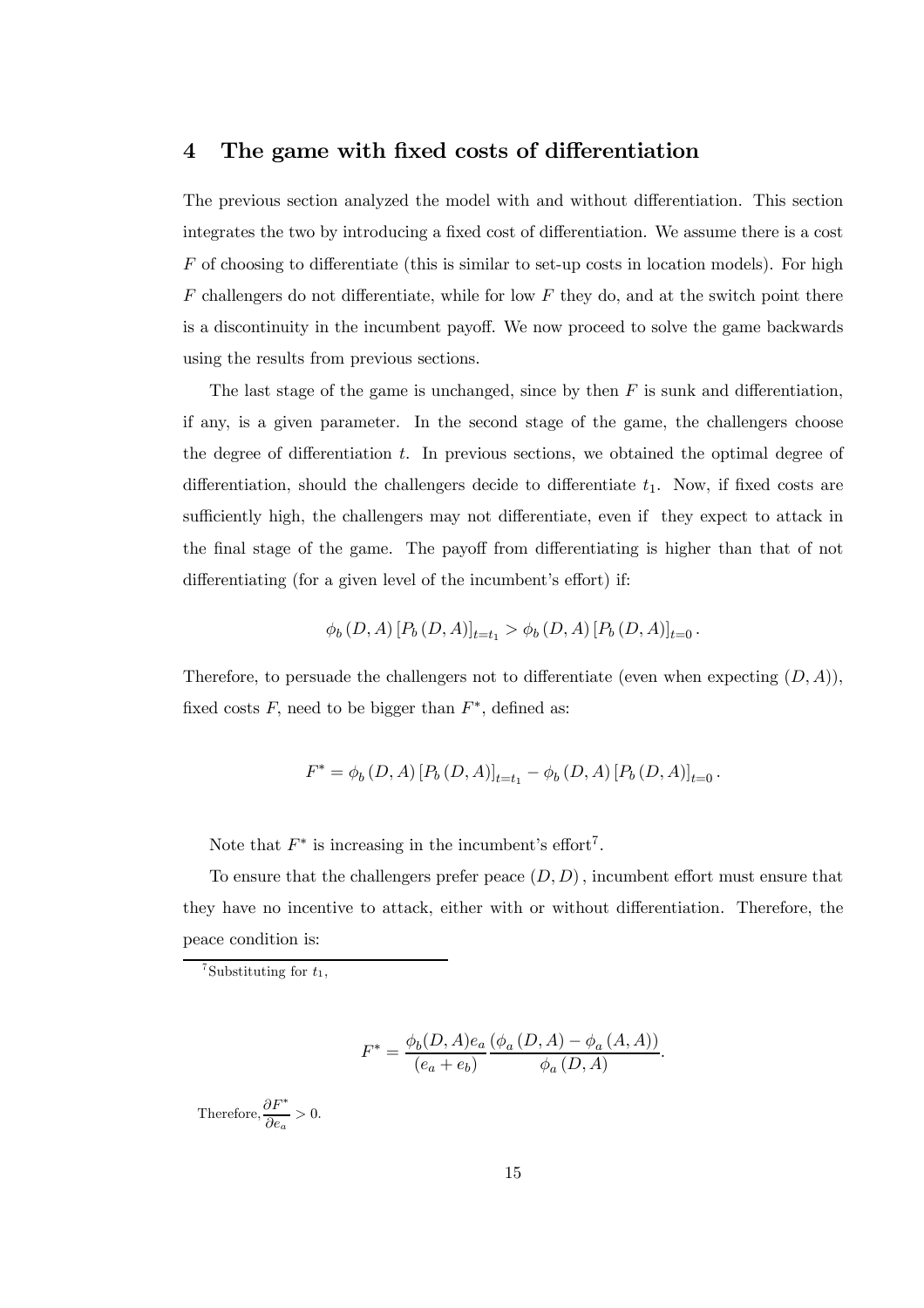$$
s_b \ge \max\left\{\phi_b(D,A) \left[ P_b(D,A) \right]_{t=t_1} - F, \ \phi_b(D,A) \left[ P_b(D,A) \right]_{t=0} \right\}.
$$
 (21)

The payoff for the challengers if they do not attack needs to be higher than the maximum of their payoffs when they attack, whether or not they differentiate<sup>8</sup>. Figure 4 provides a graphical representation of this condition  $(21)$  as a function of incumbent effort<sup>9</sup>. To understand Figure 4, note that the two terms in the right hand side of (21) intersect at a level of incumbent effort which we denote  $e_a^I$ . This effort is zero for zero fixed costs and increases with  $F$ . If the fixed costs were sufficiently high, not differentiating would be better for the challengers, irrespective of effort levels (see Appendix for details).

The incumbent effort which makes the challengers indifferent between differentiating or not  $e_a^I$ , is a new parameter which results from the fixed cost of differentiation. As long as this cost is positive, it may be possible for the incumbent to prevent differentiation, even if conflict cannot be prevented. This level of effort connects with the analysis of previous section, as it introduces a discontinuity point in the conflict payoff for the incumbent, which jumps from the differentiation payoff to the non-differentiation payoff if the incumbent's effort falls bellow  $e_a^I$  (see for instance, bottom graph in Fig. 5).

Thus we have:

Proposition 5. *Increases in* fi*xed di*ff*erentiation costs* F *will reduce the level of con*fl*ict* $preventing$  effort  $e_a^{(D,D)}$ , *until it reaches the conflict preventing effort without technology*  $differential$   $\left[e_a^{(D,D)}\right]$ t=0 *.*

Proof: See Appendix.

Figure 4 illustrates this proposition. It shows the minimum level of incumbent effort required to prevent conflict  $e_a^{(D,D)}$ , for a given peacetime payoff for the challengers  $s_b$ . It also shows the impact of an increase in the fixed cost from,  $F = 0$  to  $F = \hat{F}$ , which is the fixed cost that makes the conflict preventing effort with and without differentiation coincide.

In order to understand the above result note that:

<sup>&</sup>lt;sup>8</sup>Note that if  $\phi_b(D, A)$   $[P_b(D, A)]_{t=t_1} - F > \phi_b(D, A)$   $[P_b(D, A)]_{t=0}$ , the challengers will differentiate only if  $s_b < \phi_b(D, A)$   $[P_b(D, A)]_{t=t_1} - F$ . Otherwise, they will not differentiate and therefore, there will be no conflict, even if  $s_b < \phi_b(D, A)$   $[P_b(D, A)]_{t=t_1}$ .

 $9$ For clarity we use linear functions to represent terms 1 and 2 of the right hand side of the conflict preventing condition. In fact, they are convex in the incumbent's effort.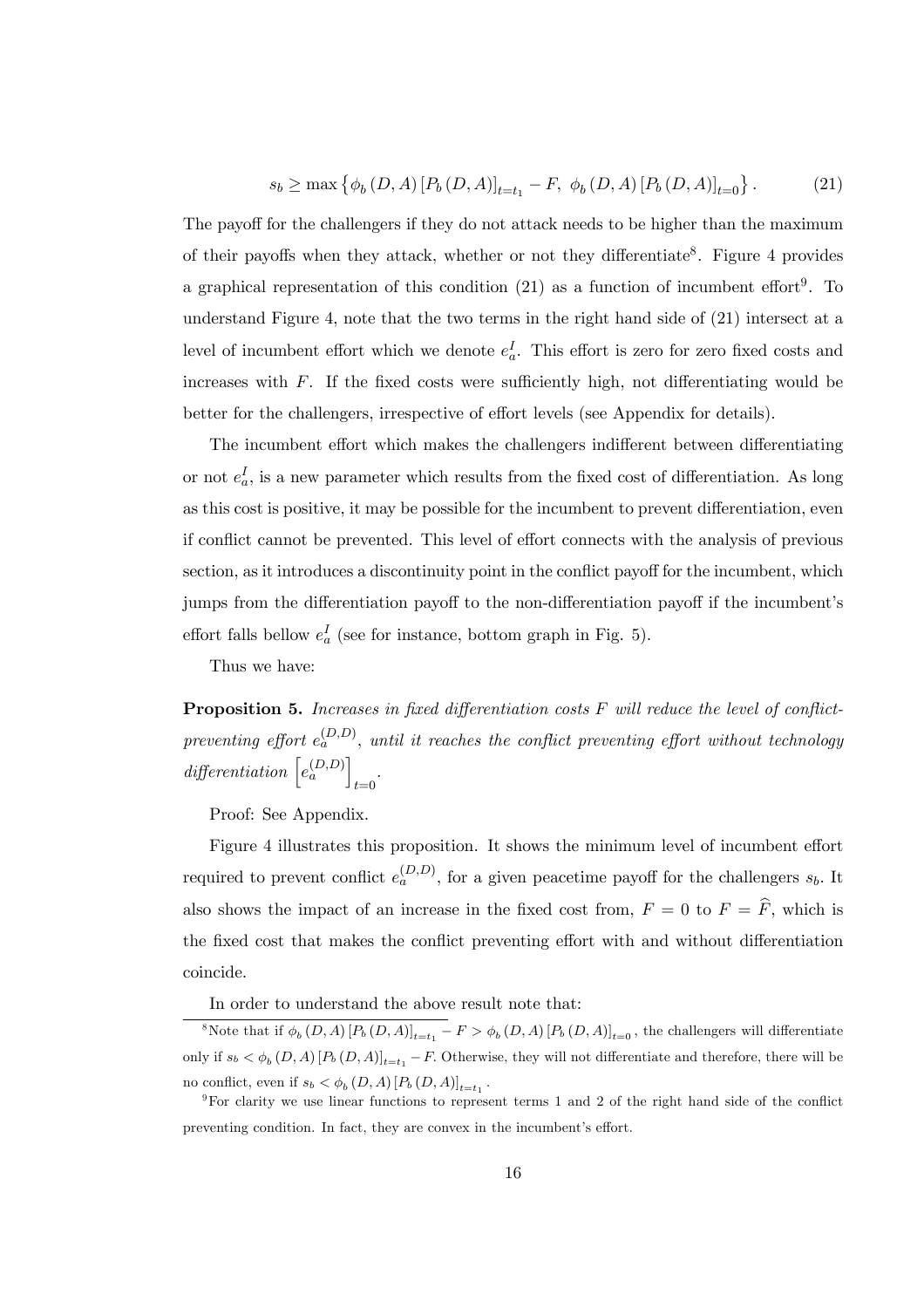- First, increases in F, starting at  $F = 0$ , will reduce the differentiation payoff of the challengers, therefore causing downward shifts to the function represented by the first term of the peace condition. This will reduce the minimal conflict-preventing effort  $e_a^{(D,D)}$  (since conflict now becomes a relatively less attractive option for the challengers) until the shift reaches the intersection between the other two functions: the non differentiation conflict payoff and the peace payoff  $s<sub>b</sub>$ . This will happen at a cost level which we denote  $\widehat{F}$ .
- Second, if  $F > \hat{F}$ , the conflict-preventing effort will coincide with the one obtained when differentiation is not possible  $\left[e_a^{(D,D)}\right]$ . Therefore, increases in F beyond F will not affect the level of conflict-preventing effort.

Having analyzed the condition for incumbent effort to prevent conflict, we now analyze the impact of  $F$  on optimal incumbent effort should it decide not to prevent conflict. In finding the optimal effort, we must take account of the fact that the incumbent's payoff function is likely to be discontinuous when  $(D, A)$  is preferred. Figs 5 and 6, show the incumbent's expected payoff functions when the  $(D, A)$  equilibrium is expected, for both the differentiation and no differentiation cases (analyzed in previous sections). With fixed costs, the relevant expected payoff function is now shown by the thicker discontinuous curves, where the point of discontinuity is the incumbent's level of effort at which the first and second terms in condition (21) intersect,  $e_a^I$ . Higher levels of effort will make the challengers prefer to differentiate and therefore the payoff with differentiation becomes the relevant one, but when  $F$  is big enough, differentiation will not occur even when conflict is expected. This situation is shown in Fig. 5, which corresponds to our earlier analysis without differentiation. If the fixed cost of effort  $F$  is sufficiently low, however, the optimal level of defensive effort  $e_a^{(D,A)}$  will not prevent differentiation from taking place, as shown in Fig. 6. Finally, it is worth noting that starting from a sufficiently high  $F$ , decreases in F can force a reduction in the optimal defensive effort which follow  $e_a^I$  and do not induce differentiation. However, as illustrated in Fig. 7, there will be a point where attempts to prevent differentiation stop and the effort level will jump up to the optimal differentiation effort level analyzed in previous sections. Further decreases in  $F$  will then have no impact on the optimal defensive effort  $e_a^{(D,A)}$ . We can summarize the discussion in the following proposition: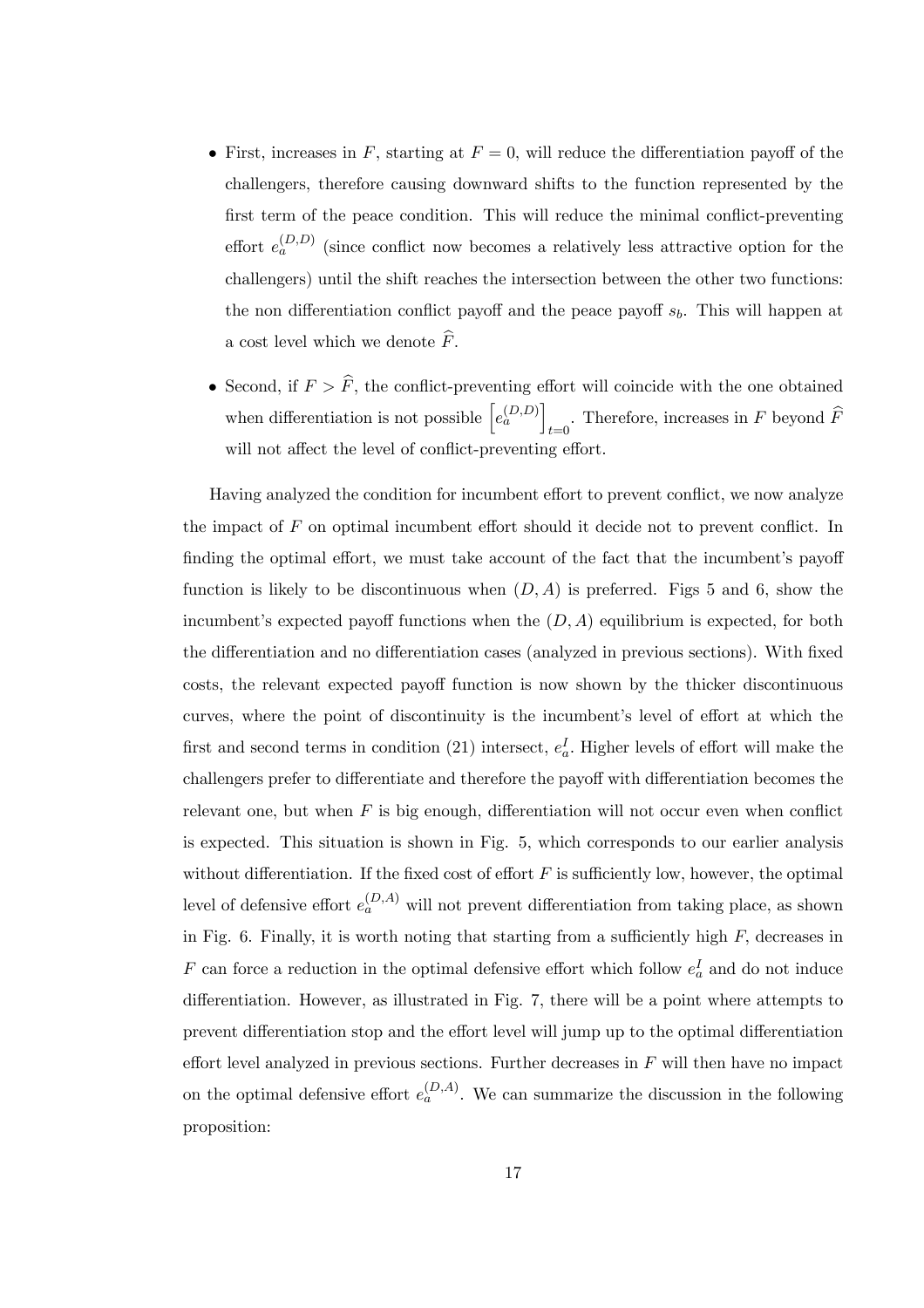Proposition 6. *In the presence of* fi*xed di*ff*erentiation costs, it may be better for the incumbent to reduce defensive e*ff*ort in order to discourage di*ff*erentiation. The choice for the incumbent will be between preventing con*fl*ict by deterring attack or defending against an attack without di*ff*erentiation. However, if di*ff*erentiation costs are low enough, the choice, as in the case without* fi*xed di*ff*erentiation costs, will be between preventing con*fl*ict by su*ffi*cient e*ff*ort or defending against an attack with di*ff*erentiation.*

Finally consider the impact of decreases in  $F$  on the chance of peace. Starting from peace, easier differentiation (lower  $F$ ) increases the chance that the necessary condition for conflict, under the assumption  $s_a > \phi_a(D, A)$ , will be satisfied,  $e_a^{(D, A)} < e_a^{(D, D)}$ . There is, however, one point at which decreases in  $F$  force an upward jump in effort, when the incumbent gives up preventing differentiation. After that, the incumbent's expected payoff is not affected by F, though F continues to affect the peace payoff negatively until  $e_a^I = 0$ . Also, as shown above, peace may not be feasible, below a critical value of F.

## 5 Conclusion

In this paper, we have presented a simple model of asymmetric conflict in which big guy, the incumbent, makes a choice to which it becomes locked in, while the little guys, the challengers, can choose to differentiate their technology or tactics to exploit the incumbentís vulnerabilities. Although simple, this idea describes a number of interesting military, commercial, and legal conflicts. It explains how the possibility of differentiation can give the little guys an edge and can increase their probability of winning should they attack. Without differentiation the incumbent can always deter the challengers by sufficient effort, but with differentiation attack may be inevitable and deterrence may be impossible, whatever the incumbent's investment in effort. In addition, since differentiation reduces the effectiveness of the incumbent's effort if conflict comes, the incumbent's effort will be lower with differentiation than without it.

The ability to differentiate has important implications for incumbents as it suggests they now face a difficult dilemma, the more effort they invest, the more incentive the challengers have to differentiate and so they can easily push the challengers to adopt more dangerous tactics against them. But the challengers have to limit differentiation to avoid provoking too damaging a retaliation. These results seem consistent with the some of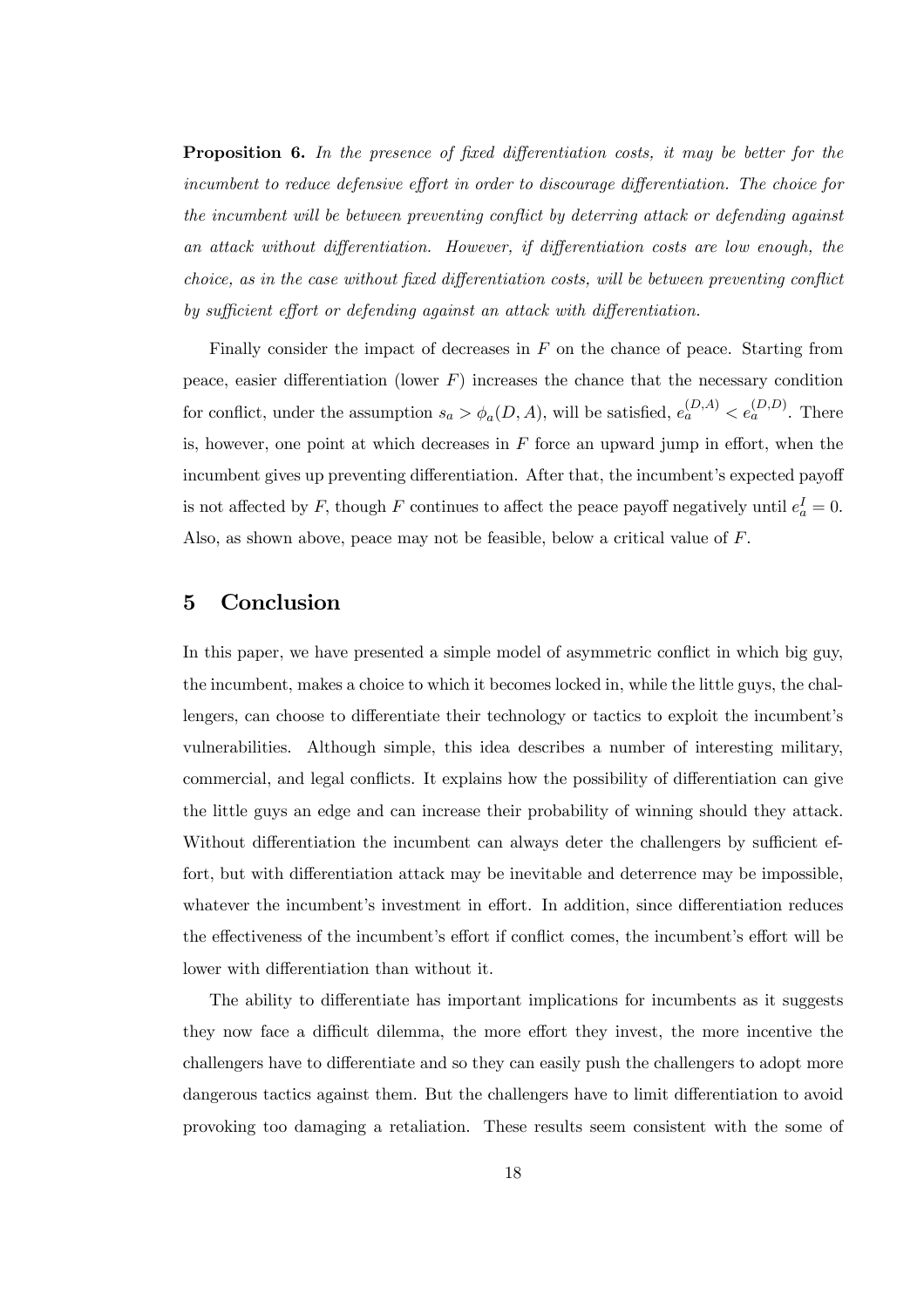the existing empirical literature on the analysis of the causes of conflict, e.g. see Reiter (1999). They also seem consistent with the pattern of nuclear proliferation. In the early 1960s many predicted 25 to 30 states with nuclear weapons by 2000. This did not happen because many states capable of building nuclear weapons, decided that it would be too provocative. Kase (2001) discusses a 1968/70 Japanese report that concluded that it would be unwise for Japan to develop nuclear weapons because to do so would alarm not only China, but also the US and USSR and leave Japan vulnerable to a nuclear attack. For isolated states, like Israel and South Africa, the calculations were quite different. Garcia-Alonso and Smith (2005) discuss this case in more detail.

Our model has a number of policy implications. The incumbent can make differentiation less likely if it can increase the fixed costs of differentiation, e.g. through controls on the diffusion of particular technologies. Nevertheless, the potential for differentiation means that any dominant power, is not necessarily safe from challengers and it increases the need for non military methods to achieve peace. Non-military incentives are discussed in more detail by Frey and Luechinger (2003) and Bernholz (2004). In the context of our model, the non-military methods correspond to changing the peacetime shares or perceived costs of conflict, which we have treated as exogenous. In many cases, if the incumbent could credibly pre-commit to increase the peace-time shares of the challengers, it would wish to do so, as this would be cheaper than either the effort required to deter the challengers or the cost of conflict. Real conflicts are often protracted because neither side believes the other's promises and it often takes a third party guarantor to resolve the conflict. Such guarantors may be hard to find.

An important parameter in our model is the perceived costs of conflict, changes to this parameter may also change the chances of peace. As already mentioned, a recent empirical literature analyzes the determinants of the costs of conflict, interestingly they prove that it is richer countries with a lower cost of terrorist attacks which are more prone to suffering these attacks (see Blomberg, Hess, and Orphanides (2004), this seems consistent with our model.

Sandler and Enders (2004) suggest that a possible way to counteract terrorist attacks using differentiation is to follow the differentiation path of the challenger, however, they also argue (see also Enders and Sandler (1993)) that, in the face of this terrorists simply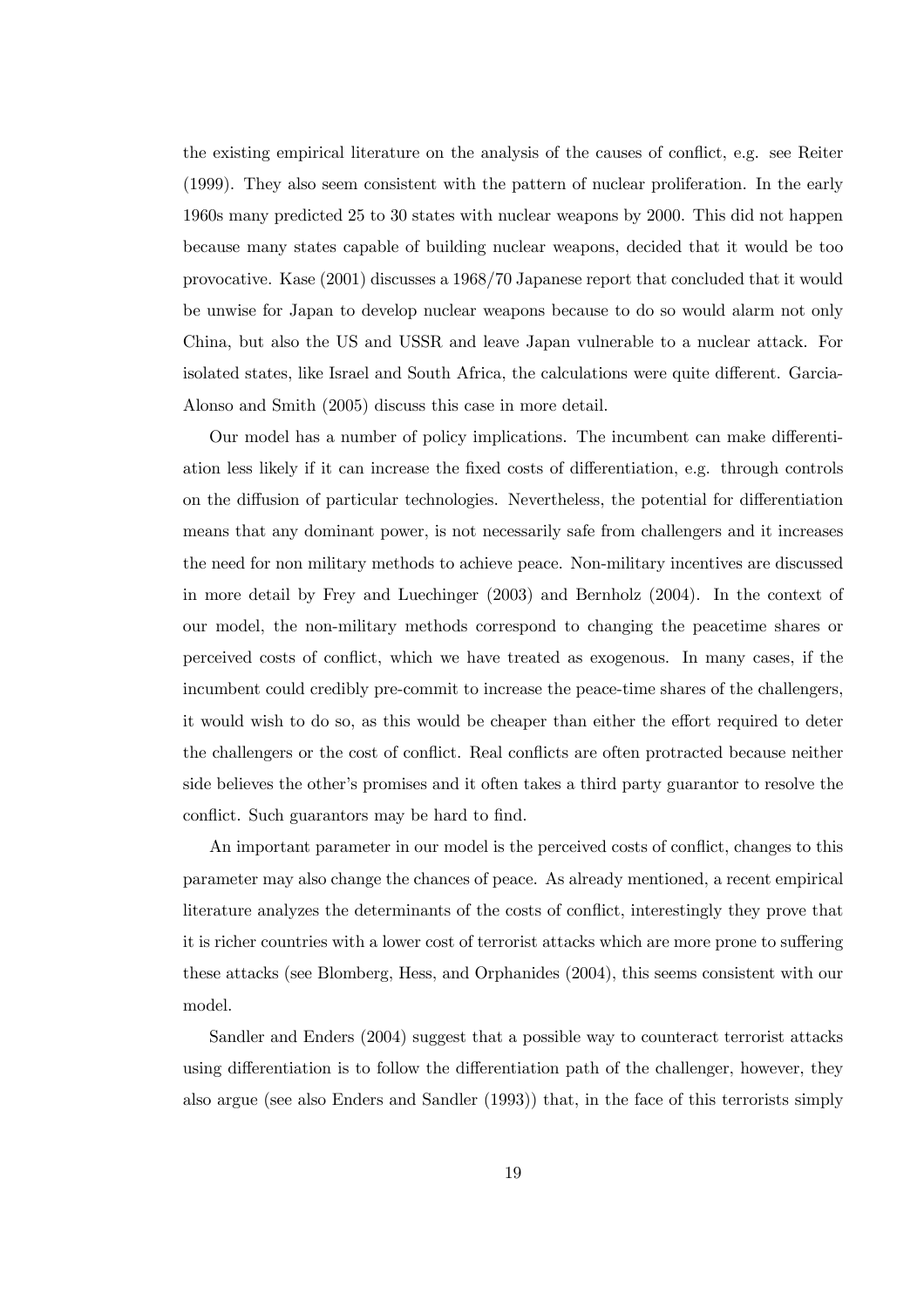tend to differentiate again (different target or different tactic). In our paper, we keep the technological choice of the incumbents as fixed.

Although the model is simple, the calculations the contestants are required to make are quite complicated and depend on their ability to evaluate the probabilities and the costs of conflict to their opponent. We have assumed that contestants have complete information about all probabilities and payoffs, but our results are quite fragile. The optimum effort or differentiation is often a boundary solution; e.g. if the challengers decide to attack, they will set differentiation at just the level where the incumbent is indifferent between defending and attacking. In such cases, small errors of calculation can cause catastrophe for either side. This is, however, a realistic feature of such conflicts: big decisions turn on difficult calculations about the opponents expected payoff and the model brings this out. Once one allows for asymmetric information, issues of signalling become important. A number of papers within the terrorism literature have used models of incomplete information. Lapan and Sandler (1993) and Overgaard (1994) present an attack by a terrorist group as a signal of the terrorist effort. The introduction of such type of asymmetric information in our model could be an interesting future line of research.

We have imposed a number of assumptions on the cost of conflict, which defined the asymmetric warfare game. But one could look at other games and ask, for instance, under what circumstances would an incumbent want to attack a non-threatening challenger. Our model provides a way to address that question. Essentially, powerful incumbents never feel safe, because they do not know how the little guys will attack them, therefore they may be pre-disposed to take any action that may negate the threat. In our model, the contestants decide to attack or defend simultaneously, we think this is a realistic representation, since in reality neither side can guarantee to get their retaliation in first. However, the fact that we have a one shot static game is a restrictive assumption. Allowing for a dynamic game with multiple interaction between parties would introduce the possibility of cycles: the challengers displace the incumbents, become the new incumbents and are themselves challenged. Also, in a dynamic context one could study the possibility that the perceived costs of conflict, which we take as exogenous, may vary and therefore, affect the chances of peace. Another simplifying assumption in our model is that we do not allow for a defensive advantage on the side of the defensive party, our purpose was to keep the model reasonably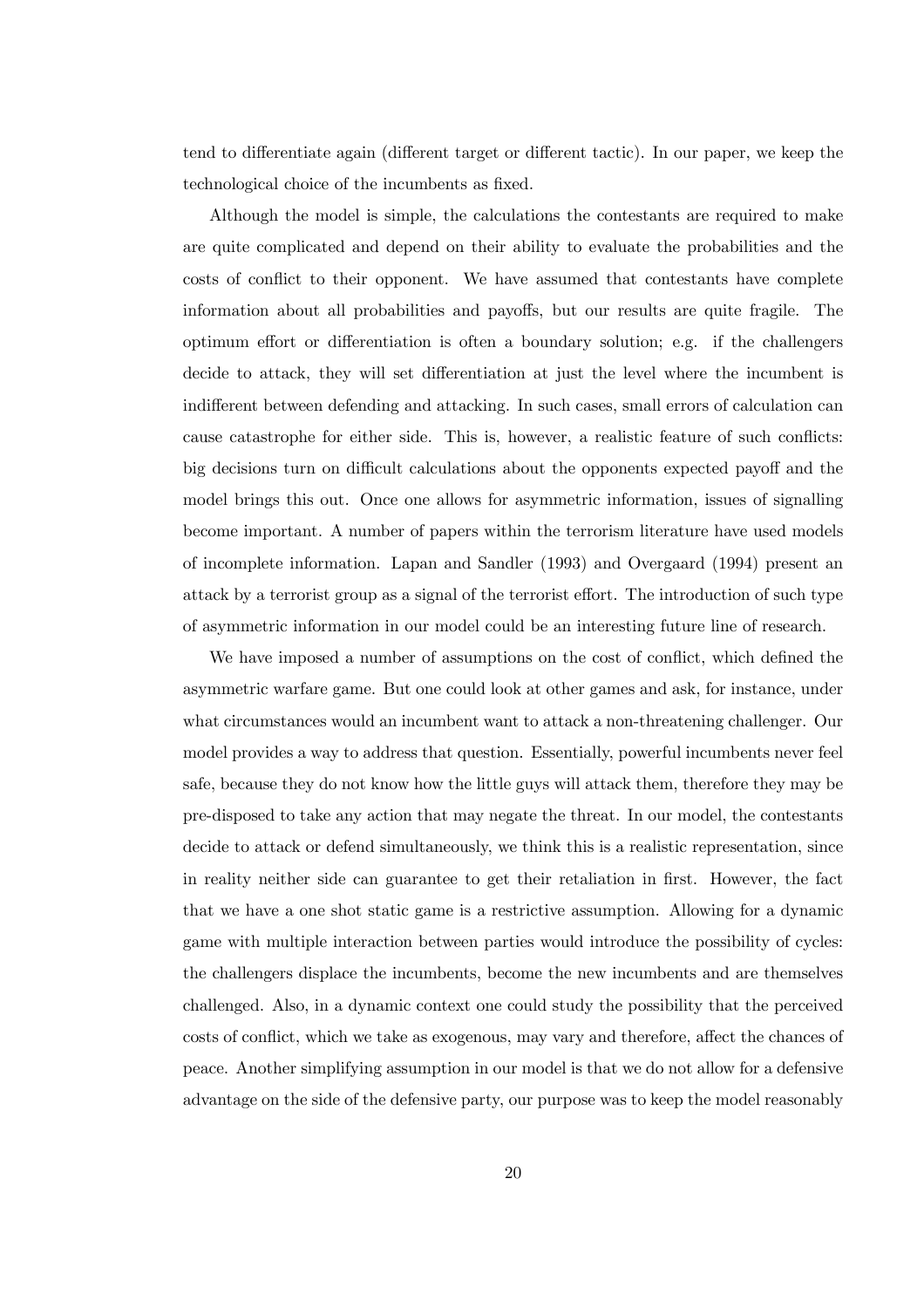simple, our results would still stand if we introduced a small defensive advantage. Finally, unlike Sandler and Enders (2004), our model only has one incumbent and therefore, we do not analyze possible benefits to incumbents who face common contestants to coordinate the design of their policies.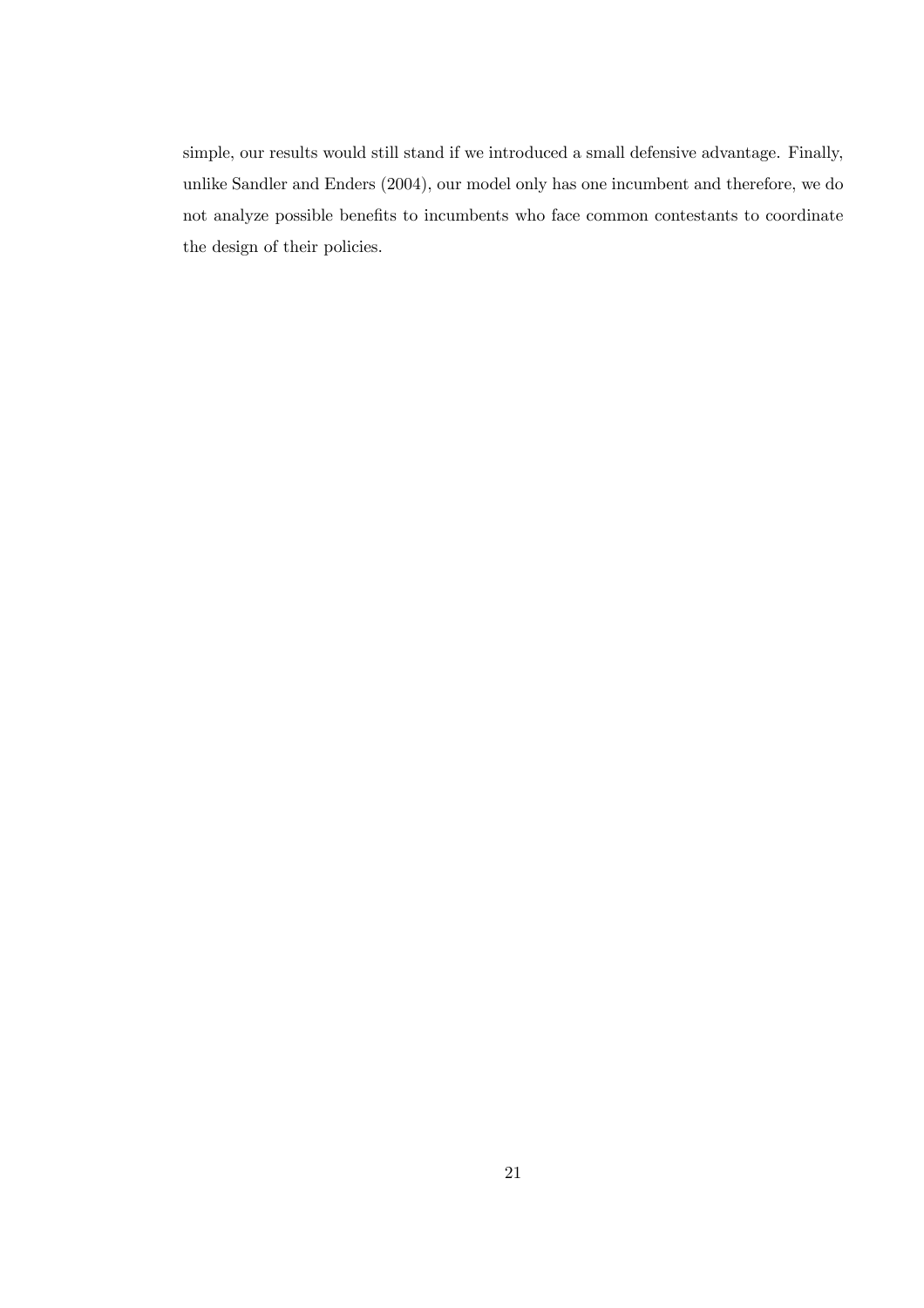## Appendix 1: Graphical representation of peace condition with fixed costs.

Substituting for  $t_1 = (e_a + e_b) \frac{\phi_a(D,A) - \phi_a(A,A)}{\phi_a(A,A)}$  $\frac{d_1(A,A)-\phi_a(A,A)}{\phi_a(A,A)}$ , the peace condition can be written as:

$$
s_b \ge \max\left\{\phi_b(D,A)\frac{\phi_a\left(D,A\right)\left(e_a+e_b\right)-\phi_a\left(A,A\right)e_a}{\phi_a\left(D,A\right)\left(e_a+e_b\right)}-F,\qquad \phi_b\left(D,A\right)\frac{e_b}{e_b+e_a}\right\}
$$

Note that,

The difference between the first and second term on the  $R.H.S.$  is increasing in incumbent effort,

$$
\frac{\partial \left(\phi_b(D,A)\frac{\phi_a(D,A) - \phi_a(A,A)}{\phi_a(D,A)}\frac{e_a}{(e_a + e_b)}\right)}{\partial e_a}
$$

$$
= \phi_b(D,A)\frac{\phi_a(D,A) - \phi_a(A,A)}{\phi_a(D,A)}\frac{e_b}{(e_a + e_b)^2} > 0,
$$

and both terms intersect at  $e_a$  defined as

$$
e_{a}^{I}=\frac{Fe_{b}}{\phi_{b}\left(D,A\right)\frac{\phi_{a}\left(D,A\right)-\phi_{a}\left(A,A\right)}{\phi_{a}\left(D,A\right)}-F}.
$$

This is zero for zero fixed cost and increases with F.

Note that if

$$
F > \phi_b(D, A) \frac{\phi_a(D, A) - \phi_a(A, A)}{\phi_a(D, A)},
$$

not differentiating would always be better for the challengers.

### Appendix 2: Proof of Proposition 5.

First, note that increases in  $F$ , starting at  $F = 0$ , will cause downward shifts to the function represented by the first term of the peace condition (21). This will reduce the minimal conflict-preventing effort  $e_a^{(D,D)}$ , until the shift reaches the intersection between the other two functions: the second term of the of the peace condition and  $s_b$ . This intersection will happen at  $\widehat{F}$ , defined by

$$
\phi_b(D, A) \frac{e_b}{e_b + e_a^I} = s_b,
$$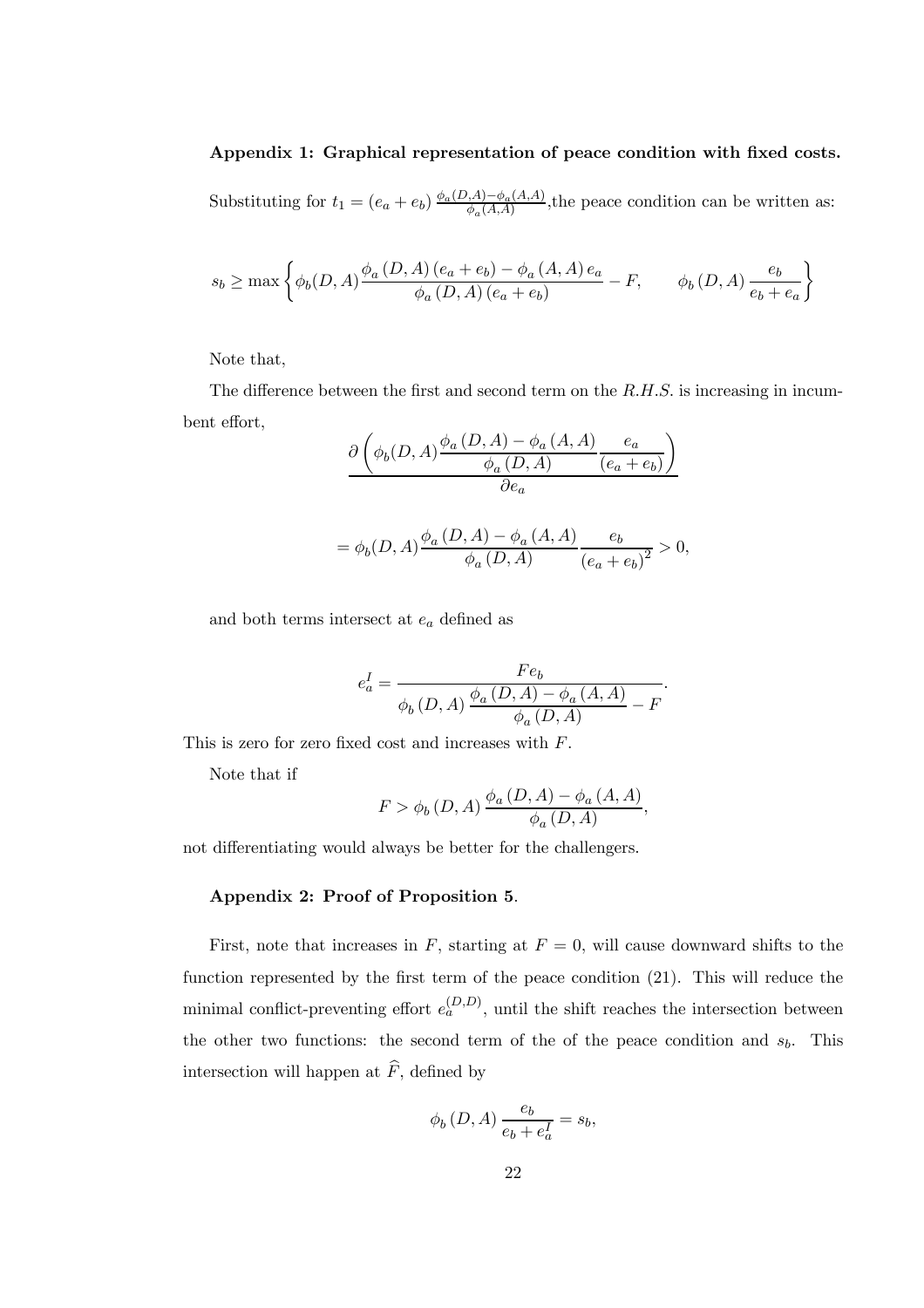where, substituting for  $e_a^I$  we get

$$
s_{b} = \frac{\phi_{b}\left(D,A\right)\left[\phi_{a}\left(D,A\right) - \phi_{a}\left(A,A\right)\right] - \phi_{a}\left(D,A\right)F}{\phi_{a}\left(D,A\right) - \phi_{a}\left(A,A\right)}
$$

$$
\widehat{F} = \frac{\left(\phi_{a}\left(D,A\right) - \phi_{a}\left(A,A\right)\right)}{\phi_{a}\left(D,A\right)}\left[\phi_{b}\left(D,A\right) - s_{b}\right].
$$

Any increase in F within the  $\left[0,\widehat{F}\right]$  interval will cause the conflict-preventing effort  $e_a^{(D,D)}$  to decrease. The conflict-preventing condition in that interval must ensure:

$$
s_b \ge \phi_b(D, A) \frac{\phi_a(D, A) (e_a + e_b) - \phi_a(A, A) e_a}{\phi_a(D, A) (e_a + e_b)} - F.
$$

Therefore,

$$
e_a^{(D,D)} = \frac{e_b \phi_a(D,A) (\phi_b(D,A) - s_b - F)}{\phi_b(D,A) \phi_a(A,A) - (\phi_b(D,A) - s_b) \phi_a(D,A) + F \phi_a(D,A)}
$$

which is clearly decreasing in F.

Second, if  $F \geqslant \widehat{F}$ , the conflict-preventing effort will coincide with the one obtained when differentiation was not possible,

$$
\[e_a^{(D,D)}\]_{t=0} = \frac{e_b\left(\phi_b(D,A) - s_b\right)}{s_b}.
$$

Therefore, increases in F beyond  $\widehat{F}$  will not affect the level of conflict-preventing effort.

#### Acknowledgements

We are grateful to the ESRC for support under grant R00239388 and to two referees, Parimal Bag and Sandeep Kapur for comments on an earlier version.

## References

Abernathy, W. J. (1978) *The Productivity Dilemma: Roadblock to Innovation in the Automobile Industry*, Johns Hopkins Press.

Arreguin-Toft, A. (2001) How the weak win wars. *International Security*, 26, 1, 93-128.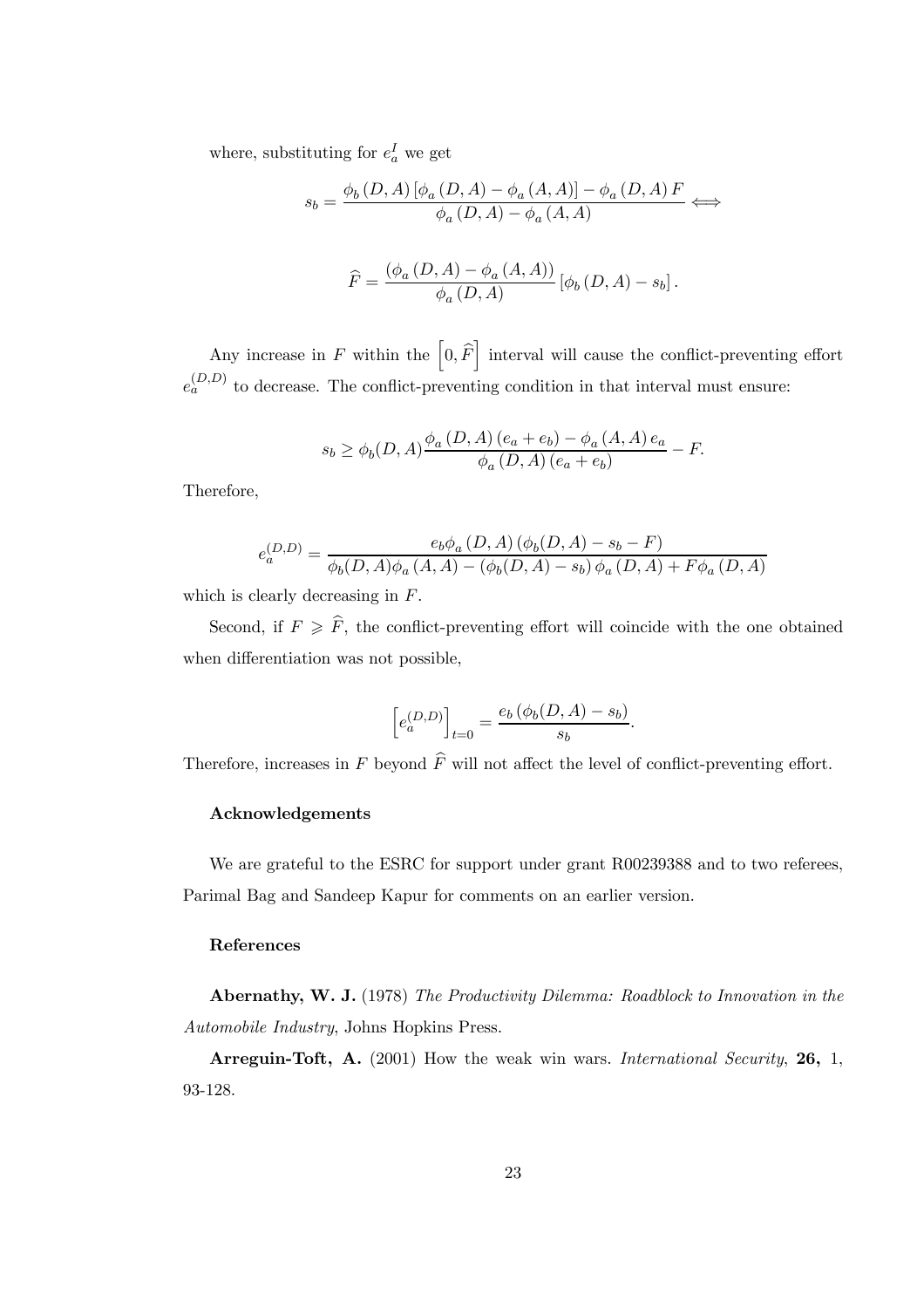Bernholz, P. (2004) Supreme values as the basis for terror. *European Journal of Political Economy,* 20, 317-33.

Blomberg, S. B., Hess, G. D., and Orphanides, A. (2004) The macroeconomic consequences of terrorism. *Journal of Monetary Economics*, 51, 1007-32.

Bresnahan, T. F. and Greenstein, S. (1999) Technological competition and the structure of the computer industry, *Journal of Industrial Economics*, 47, 1-40.

Chen, Y. (2000) Strategic bidding by potential competitors: will monopoly persist? *Journal of Industrial Economics*, 48, 2, 161-175.

Collier, P. and Hoeffler, A. (1998) On economic causes of civil war, *Oxford Economic Papers*, 50, 563-73.

Enders, W. and Sandler, T. (1993) The Effectiveness of Antiterrorism Policies: A Vector-Autoregression-Intervention Analysis, *American Political Science Review* 87, 4, 829-44.

Enders, W. and Sandler, T. (2004) What do we know about the substitution effect in transnational terrorism? In: Andrew Silke (ed.) *Terrorism Research*. London: Frank Cass.

Frey, B. S. and Luechinger, S. (2003) How to fight terrorism: alternatives to deterrence, *Defence and Peace Economics*, August, 237-50.

Garcia-Alonso, M. C. and Smith, R. (2005) The economics of arms export controls in *The Future of Multilateral Nonproliferation Export Controls*, edited by Daniel H. Joyner. Forthcoming.

Grossman, H. I. (1991) A general equilibrium model of insurrections, *American Economic Review*, 81, 912-21.

Grossman, H. I. and Kim, M. (1995) Swords or plowshares? A theory of the security claims to property, *Journal of Political Economy*, 103, 1275-88.

Hirshleifer, J. (2001) *The Dark Side of the Force, Economic Foundations of Con*fl*ict Theory*, Cambridge University Press.

Intriligator, M. (1975) Strategic considerations in the Richardson model of arms races. *Journal of Political Economy*, 83, 339-53.

Kase, Y. (2001) The costs and benefits of Japan's nuclearization: an insight into the 1968/70 internal report, *The Nonproliferation Review,* 8, 2, 55-68.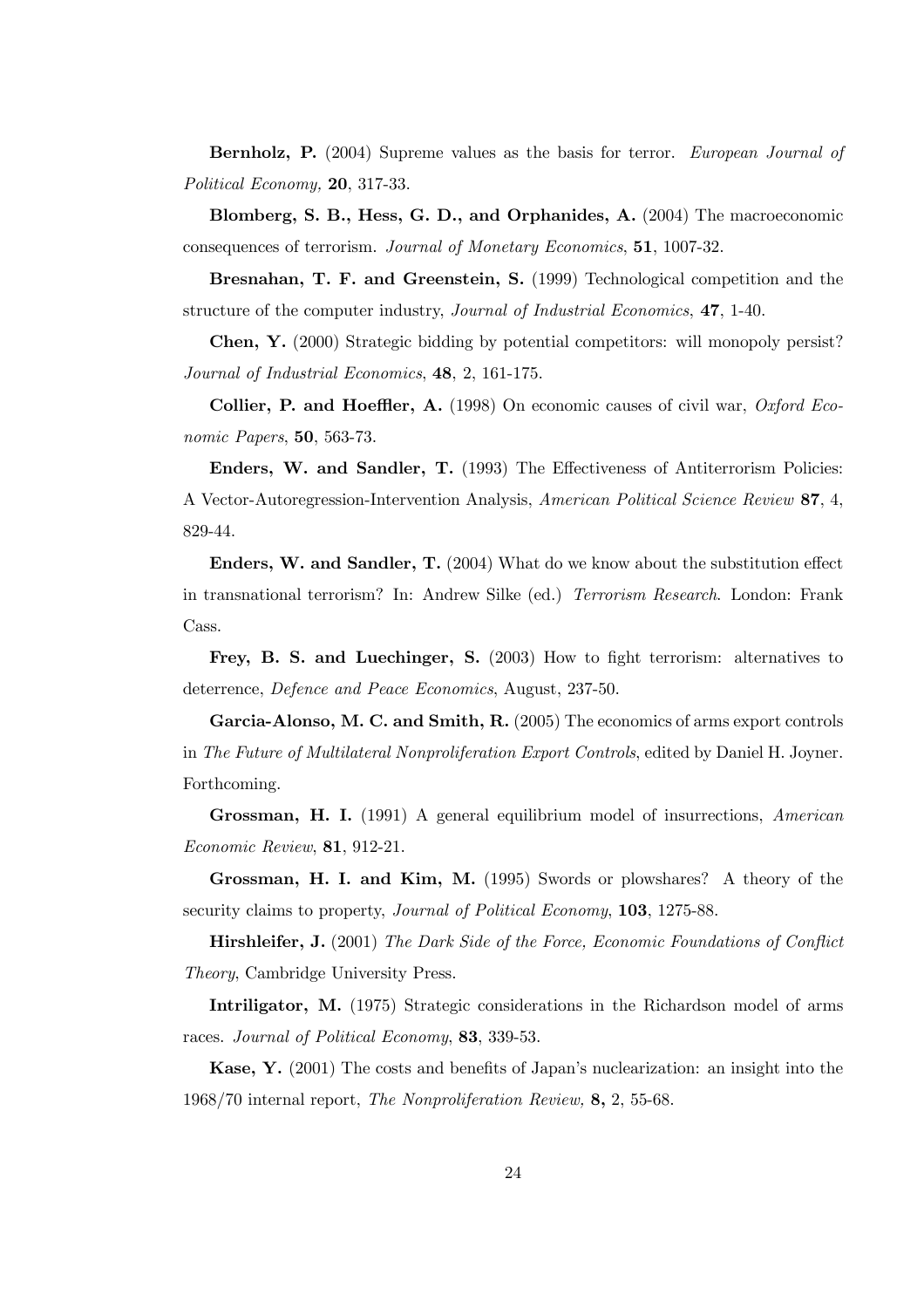Keen, T. H. (2004) The 9/11 Commission Report. Final Report of the National Commission on Terrorist Attacks upon the United States, www.9-11commission.gov.

Lapan, H. E. and Sandler, T. (1993) Terrorism and signalling. *European Journal of Political Economy*, 9, 383-97.

Leibowitz, S. J. and Margolis, S.E. (1999) *Winners, Losers & Microsoft*, The Independent Institute, Oakland CA.

Luttwak, E. N. (1987) *Strategy: The Logic of War and Peace*. Cambridge, M.A. Belknap Press.

Newman, N. J. (2000) Asymmetric threats to British Military Intervention Operations, Whitehall Paper 49, Royal United Services Institute.

Overgaard, P. B. (1994) Terrorist attacks as a signal of resources. *Journal of Con*fl*ict Resolution*, 38, 452-78.

Reiter, D. (1999) Military strategy and the outbreak of international conflict: quantitative empirical tests, 1903-1992. *The Journal of Con*fl*ict Resolution*, 43, 3, 366-87.

Rotte, R. and Schmidt, C. M. (2003) On the production of victory: empirical determinants of battlefield success in modern war, *Defence and Peace Economics*, 14, 175-93.

Sandler, T. and Arce, M. D. G. (2003) Terrorism and game theory. MIMEO, University of Southern California.

Sandler, T. and Enders, W. (2004) An economic perspective on transnational terrorism. *European Journal of Political Economy,* 20, 301-16.

Siqueira, K. (2002) Conflict and third party intervention. MIMEO, Clarkson University, New York.

Sutton, J. (2001) *Technology and Market Structure: Theory and Market History*. The MIT Press.

Tavares, J. (2004) The open society assesses its enemies: shocks, disasters and terrorist attacks. *Journal of Monetary Economics*, 51, 1039-70.

Tessler, M. and Nachtwey, J. (1998) Islam and attitudes toward international conflict: evidence form survey research in the Arab world. *The Journal of Con*fl*ict Resolution*, 42, 5, 619-36.

Trajtenberg, M. (2003) Defense R&D policy in the antiterrorist era. Discussion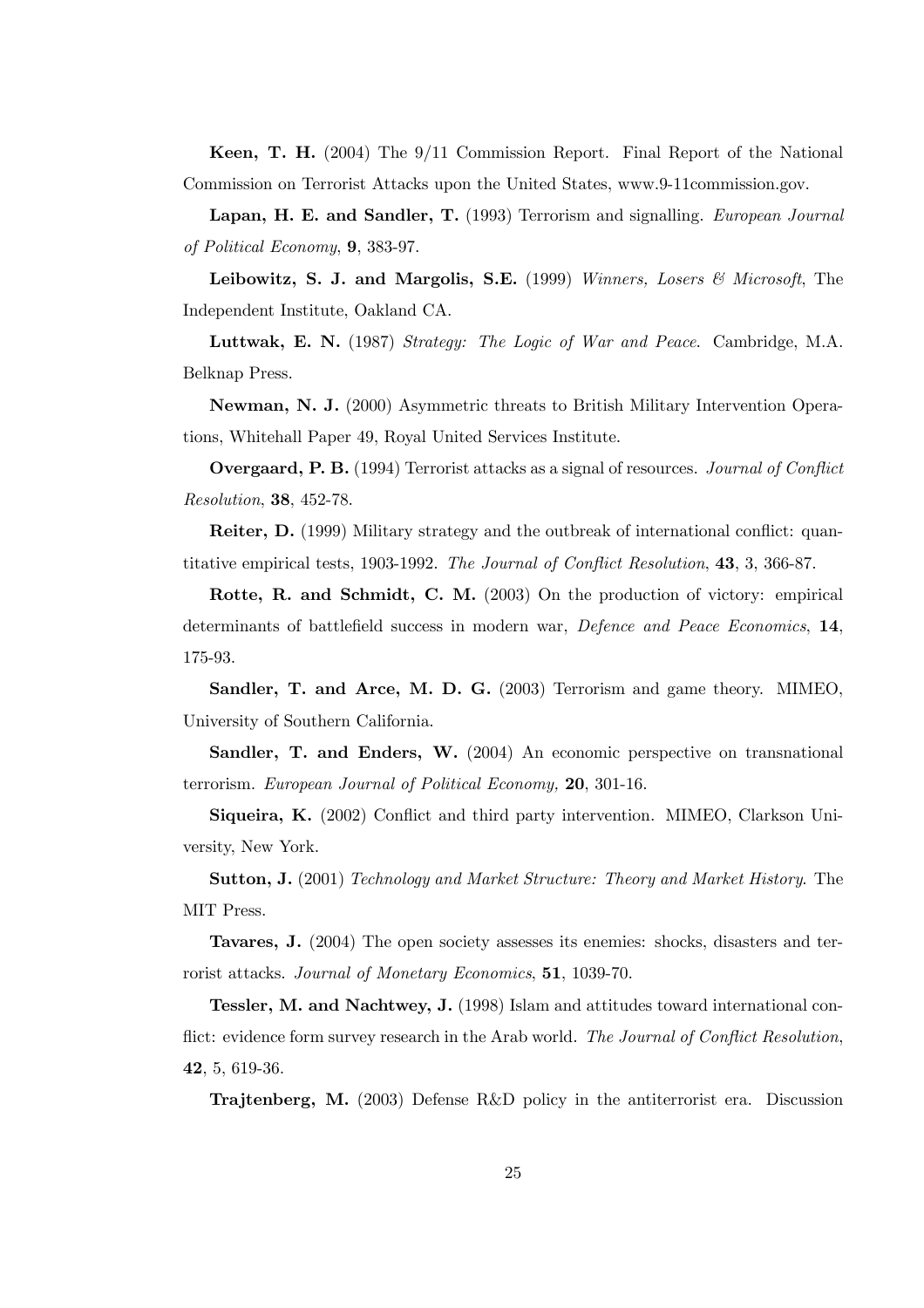Paper No. 9725, National Bureau of Economic Research.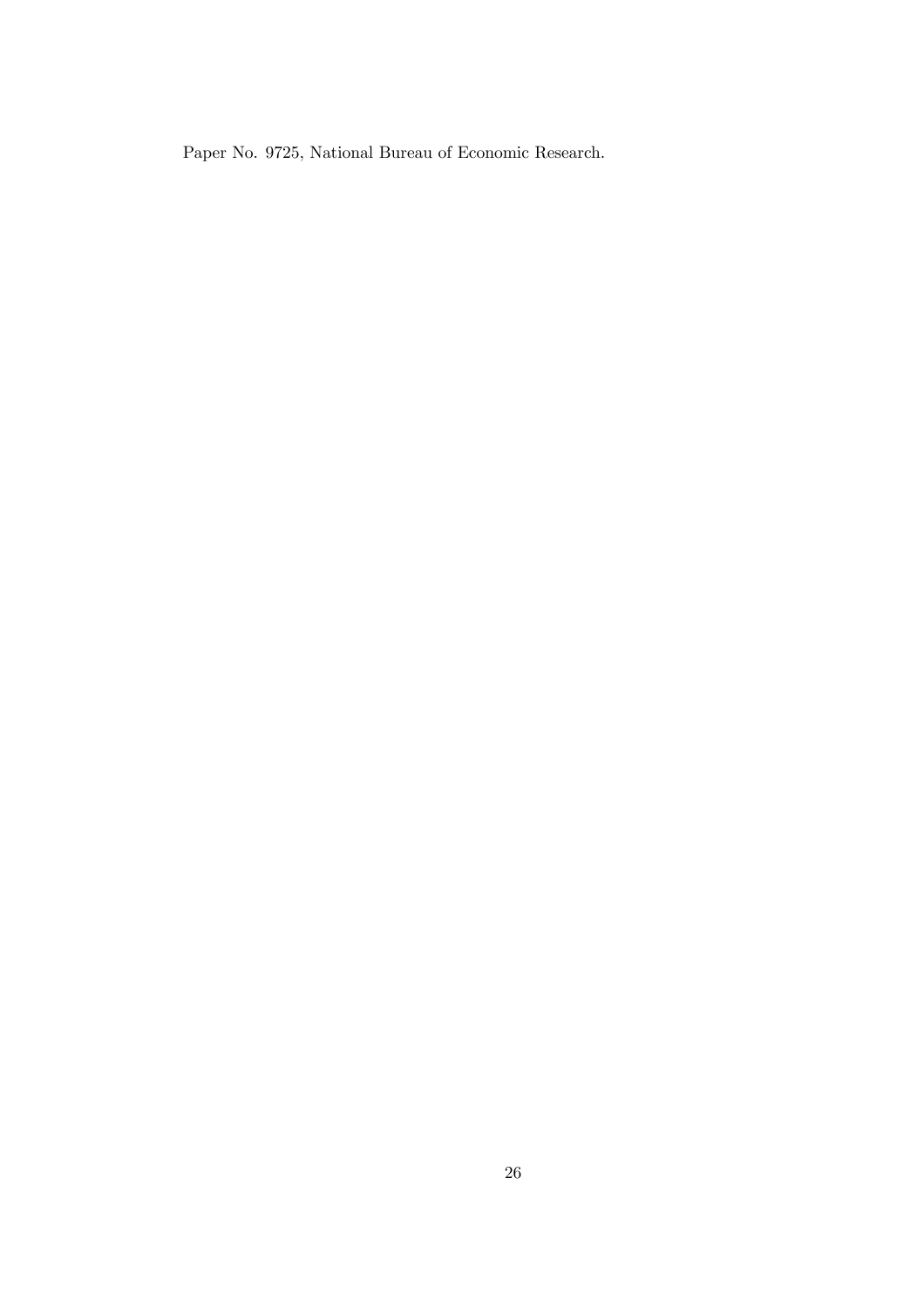

Figure 1: Small  $\phi_b(D, A) - s_b$ .



Figure 2: Large  $\phi_b(D, A) - s_b$ .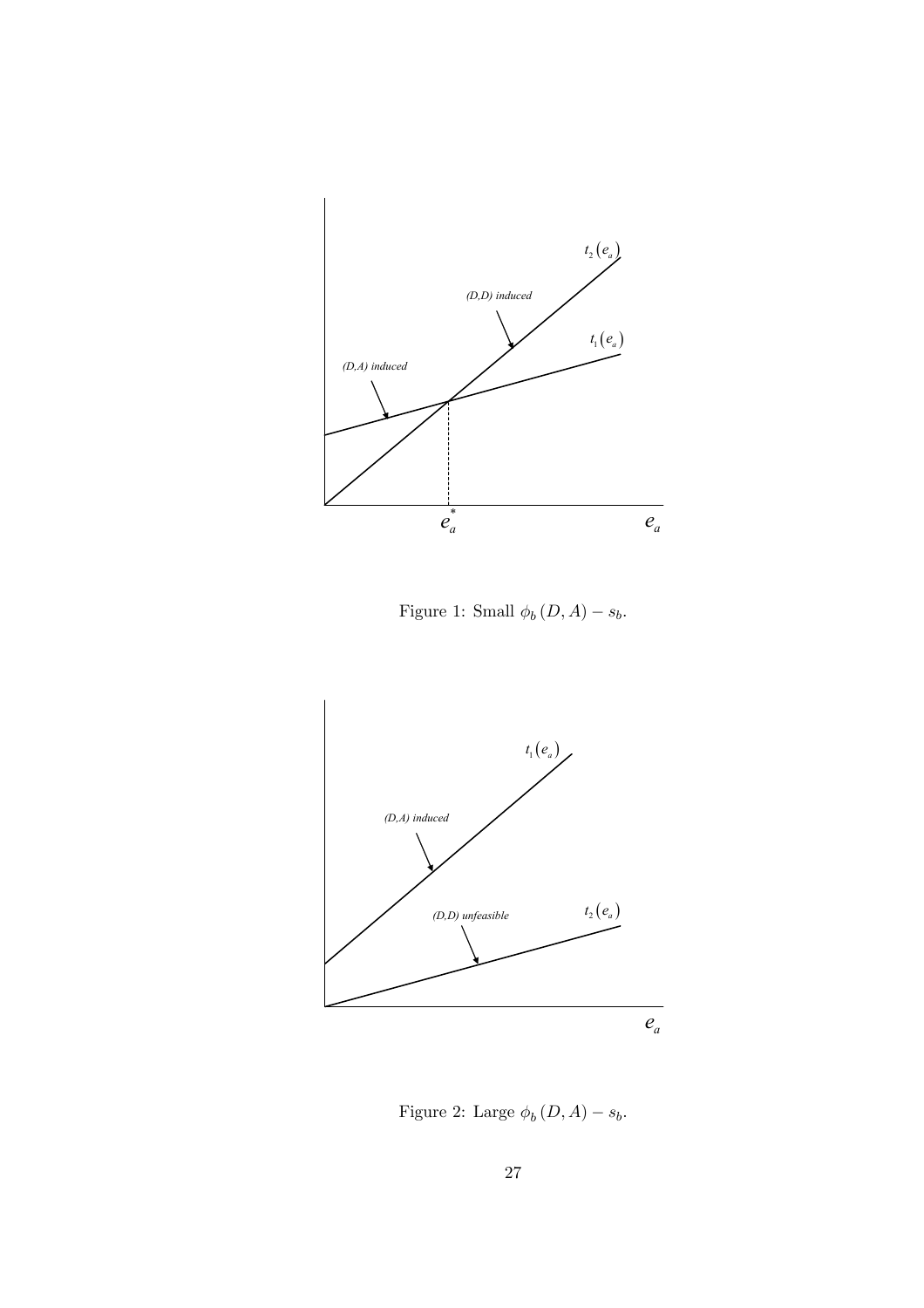

Figure 3: Example of peace becoming unfeasible with differentiation.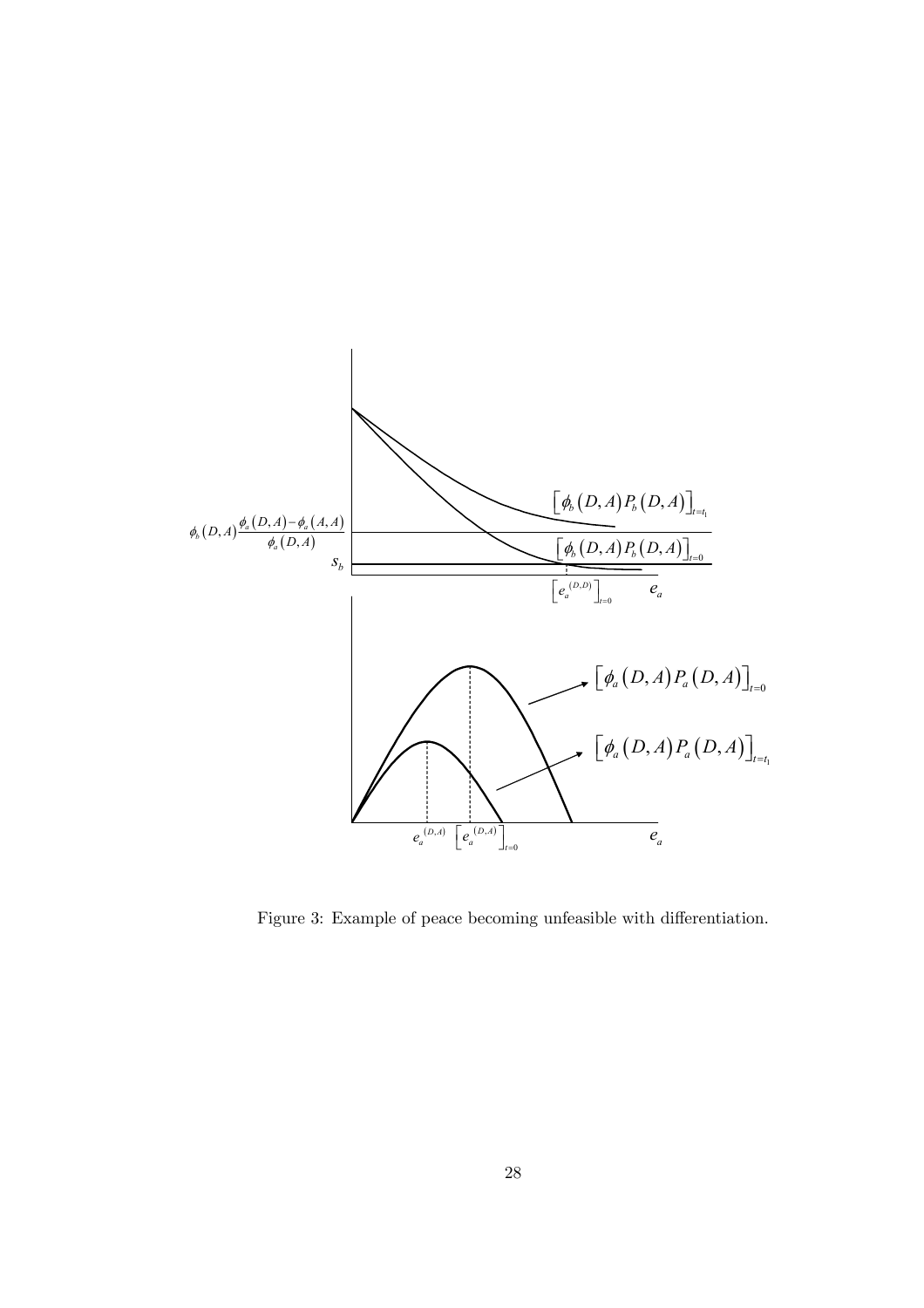

Figure 4: Impact on the conflict preventing level of effort of an increase in fixed costs of differentiation (from  $F = 0$  to  $F = \widehat{F}$ ).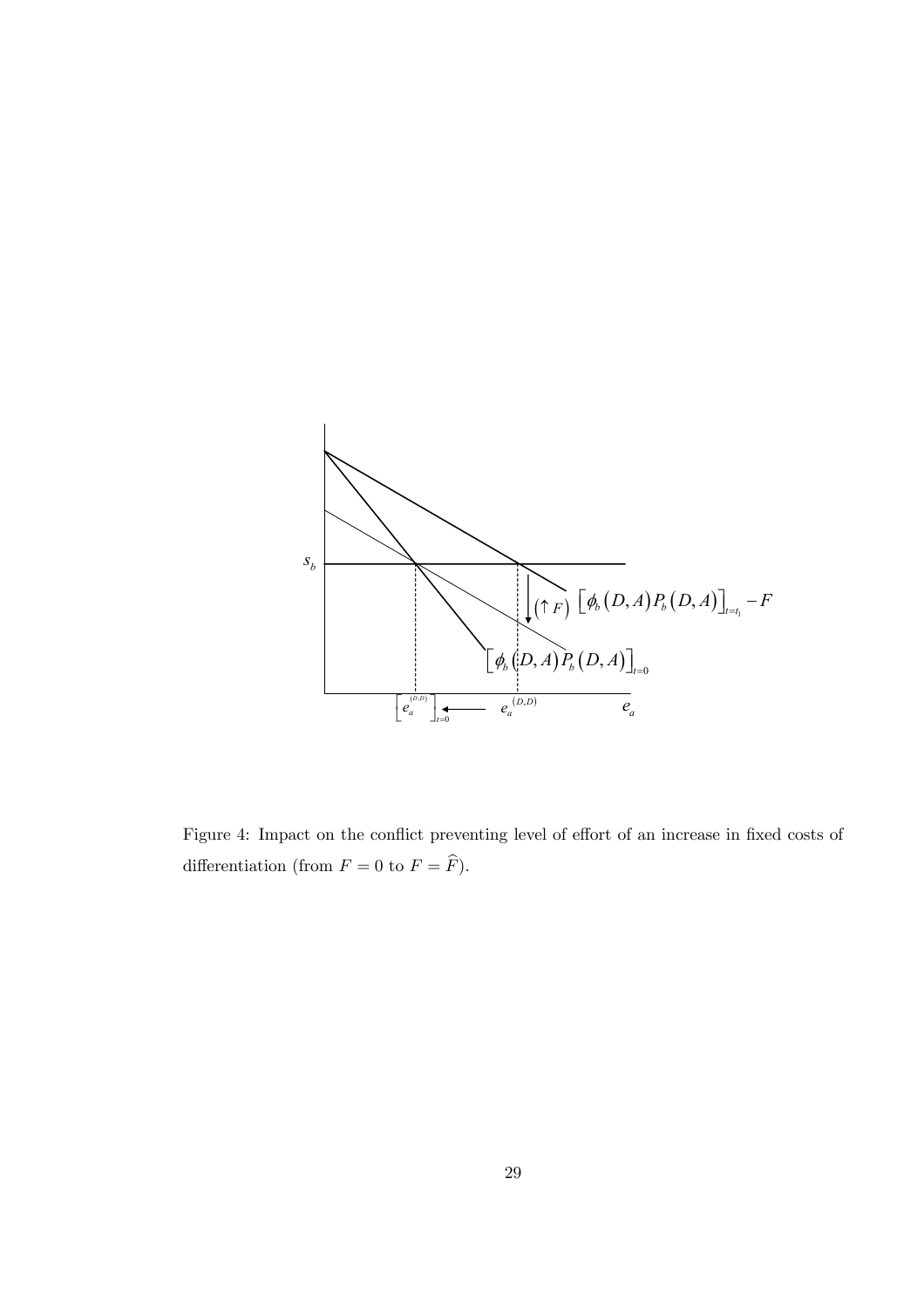

Figure 5: Thicker discontinuous curve represents the expected payoff for the incumbent for high  $F$  if defensive conflict is expected.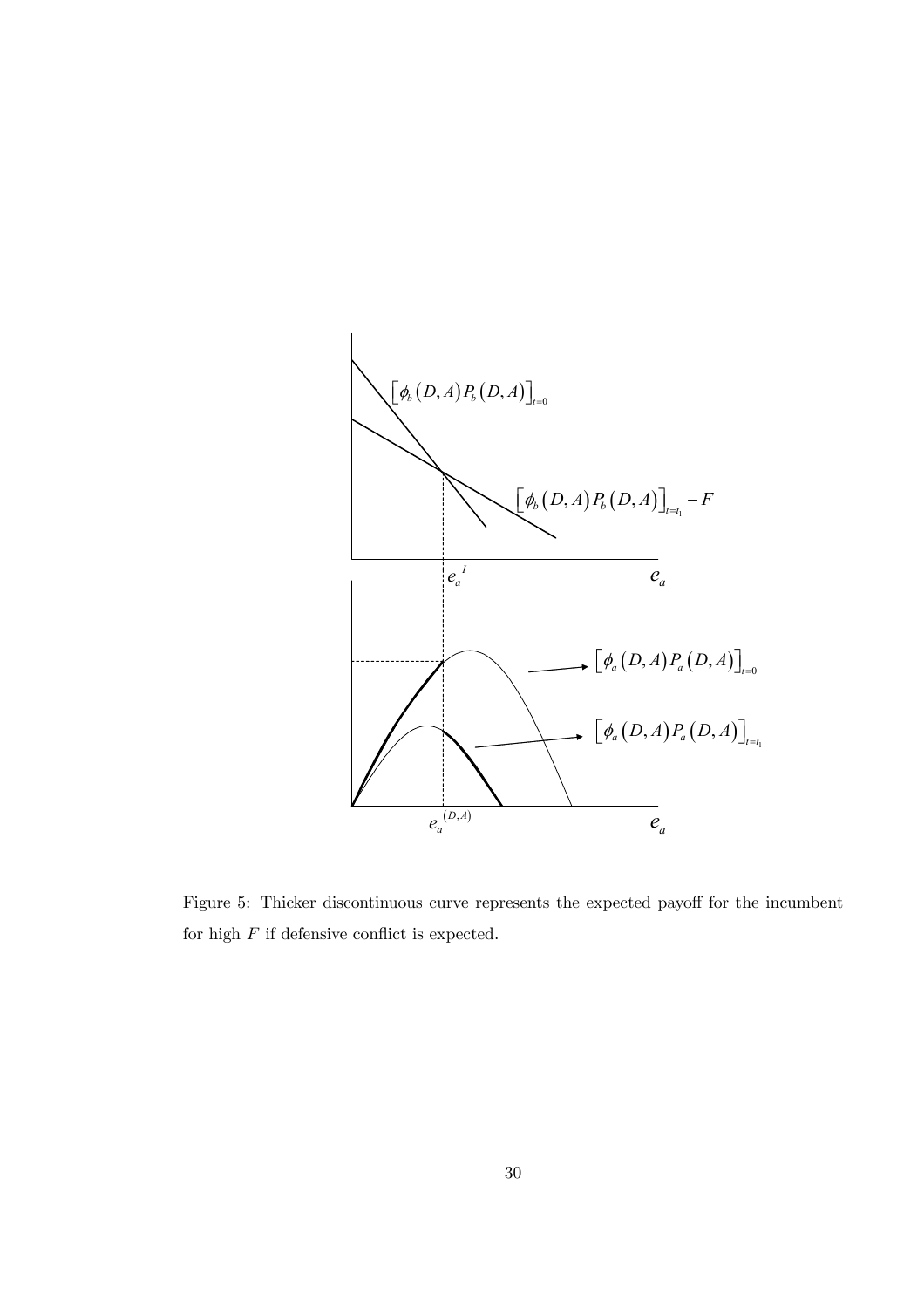

Figure 6: Thicker discontinuous curve represents the expected payoff for the incumbent for low  $F$  if defensive conflict is expected.